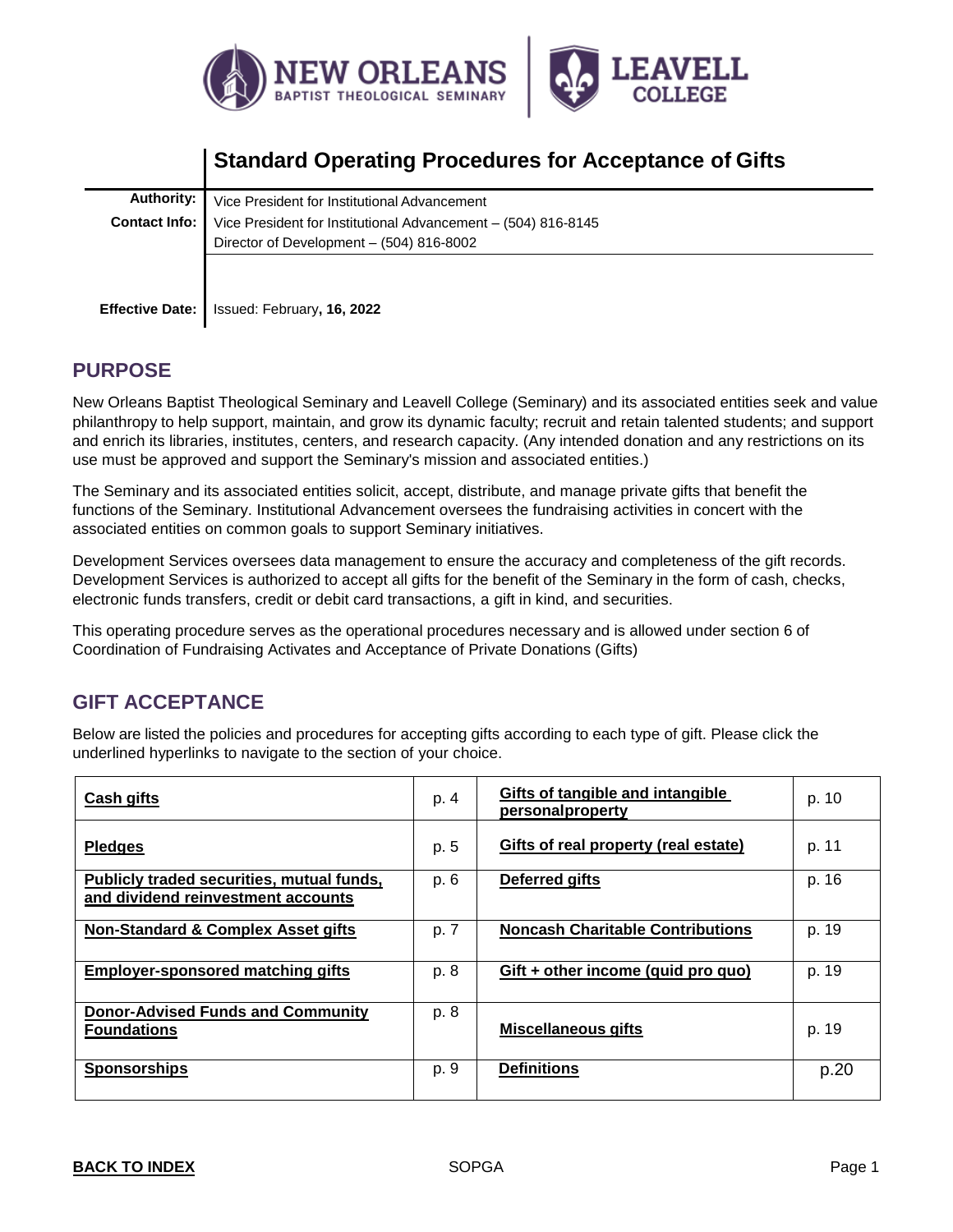Please click one of the following hyperlinks to review the **supplemental information [and exceptions](#page-18-2)**.

| Gifts that warrant further review and<br>approval | p. 21 | Gifts from Seminary faculty and staff     | p. 22 |
|---------------------------------------------------|-------|-------------------------------------------|-------|
| <b>Seminary Cabinet</b>                           | p. 21 | <b>Exception from Gift Assessment Fee</b> | p. 22 |
| <b>Refunding of gifts</b>                         | p. 21 |                                           |       |
| <b>Discounts on materials and services</b>        | p. 22 |                                           |       |

# **INDEX OF ABBREVIATIONS**

| <b>OGC</b>   | <b>Office of General Counsel</b>                      |
|--------------|-------------------------------------------------------|
| <b>OIA</b>   | Office for Institutional Advancement                  |
| D.S.         | <b>Development Services</b>                           |
| OB&F         | Office of Business and Finance                        |
| <b>SOPGA</b> | Standard Operating Procedures for Acceptance of Gifts |
| <b>SAE</b>   | <b>Seminary Associated Entity</b>                     |
| <b>SBF</b>   | Southern Baptist Foundation                           |
| <b>TWA</b>   | <b>TruWealth Advisors</b>                             |
| V.P. of I.A. | Vice President for Institutional Advancement          |
| AVP of B&F   | Associate Vice President of Business & Finance        |
| V.P. of B.A. | Vice President of Business Administration             |

# **FREQUENTLY ASKED QUESTIONS (FAQ) FOR NEW READERS**

# **What is the SOPGAP?**

The Standard Operating Procedures for Acceptance of Gifts (SOPGAP) document sets forth the Seminary's rules of engagement to accept charitable gifts received by the Seminary and SAE.The Seminary actively encourages the solicitation and acceptance of contributions that enable it to fulfill the mission of teaching, research, extension, and engagement. In addition, the Office for Institutional Advancement is to increase private giving in support of the Seminary's missions. Therefore, collect and maintain donor information on all gifts in keeping with the [Donor Bill of](https://www.case.org/resources/donor-bill-rights)  [Rights, f](https://www.case.org/resources/donor-bill-rights)ollow IRS standards, and provide donors with the appropriate receipt for income tax filing purposes. The primary sources for this document are the standards and definitions provided by the Council for Advancement and Support of Education (CASE) in its *publication CASE Reporting Standards and Management Guidelines, 4th edition*, and Partnership on Philanthropic Planning in its publication guidelines for *Reporting and Counting Charitable Gifts, 2nd edition.*

# **Who is responsible for adhering to the SOPGAP policies and procedures?**

All parties involved are responsible for accepting gifts in the manner outlined in the SOPGAP. In addition, all Seminary employees and its [Seminary Associated Entities](#page-21-0) must adhere to the following procedures. Development Services will be responsible for reviewing and monitoring all gifts for appropriateness to ensure that Standard Operating Procedures and applicable policies have been followed. Appropriate documentation should be provided to Development Services when donations are processed.

# **Do SOPGAP policies and procedures apply to all donations?**

The SOPGAP applies to all donations made to New Orleans Baptist Theological Seminary and Leavell College and its **Seminary Associated Entities**, including the New Orleans Baptist Theological Seminary Foundation Board. Institutional Advancement is not responsible for receipting gifts made to Providence Education Foundation.

#### **BACK TO [INDEX](#page-0-0)** Page 2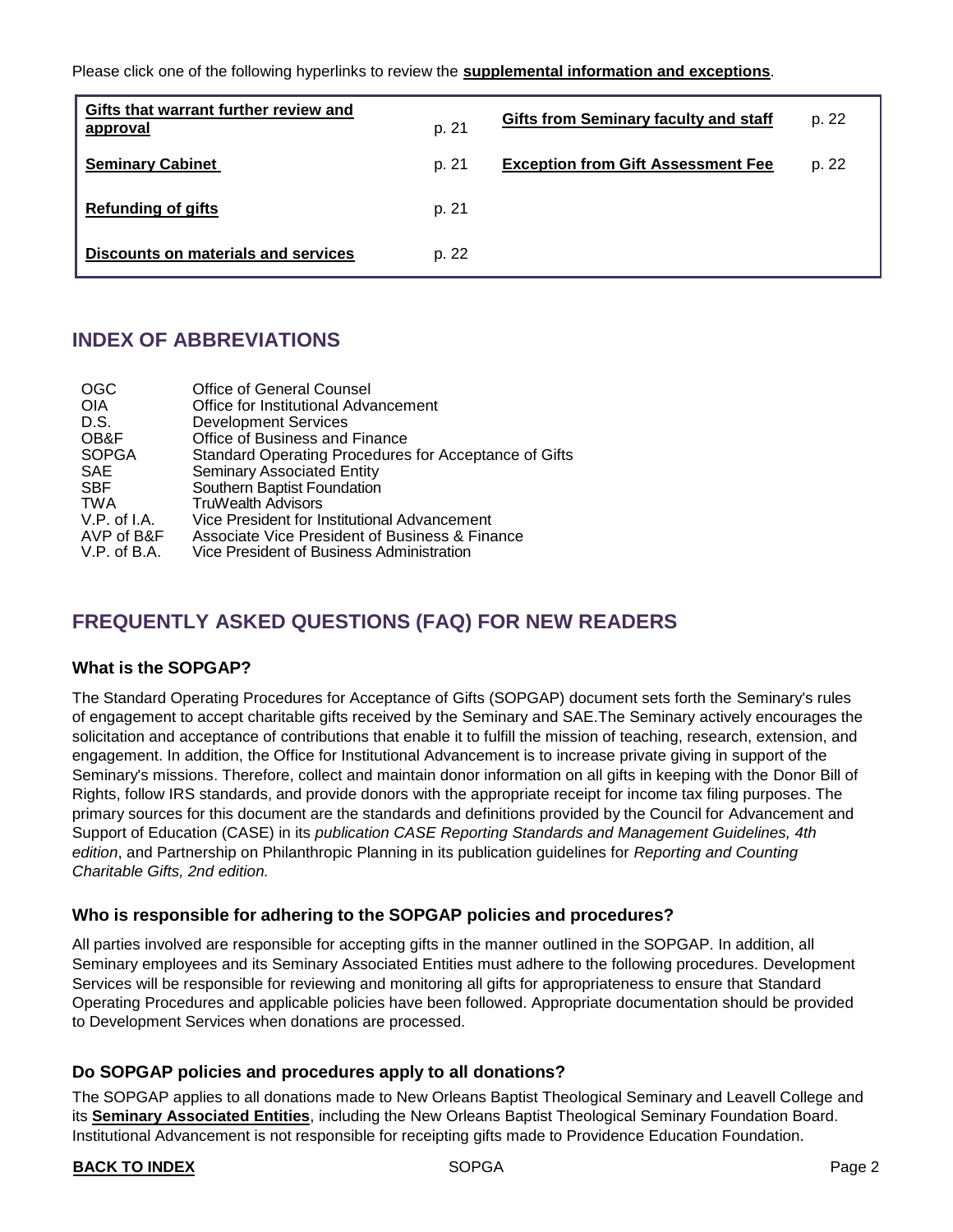Any gift to the Seminary for Alumni Association Membership may not be tax-deductible. Donors should always consult their tax advisors regarding contributions. This document does not apply to sponsored contracts, specific **[grants](#page-21-1)**, and cooperative agreements for research purposes.

# **The Seminary does not accept what types of gifts?**

The Seminary will assess the financial desirability of receiving assets as **[gifts](#page-21-2)** from potential donors and determine whether to accept a gift as offered. Certain gifts will be subject to an assessment as directed by the President. The Seminary and Seminary Associated Entities reserve the right to *decline gifts* from which it will realize little or no financial gain. It may refuse gifts offered for inconsistent purposes with its educational, research, and service missions.

The Seminary and **Seminary Associated Entities** shall not accept gifts with restrictions that violate the IRS regulations, federal or state laws, the Seminary's ethical standards, or those that require expenditures beyond their resources that compromise the academic freedom of the Seminary community. Or that involve unlawful discrimination based on race, religion, gender, age, national origin, disability, or any other basis prohibited by federal, state, and local laws and regulations.

Additionally, some gifts or income may *not be recorded* as charitable gifts by the Seminary and SAE's, such as:

- Advertising income
- Alumni membership fees and dues
- Appraisal costs
- Contract revenues
- Contract service
- Discounts on purchases, such as the common practice of offering education discounts, but not to be confused with bargain sales, which are acceptable gifts
- Earned income
- Gifts/transfers between **[Seminary](#page-21-0) [Associated](#page-21-0) Entities**.
- Reimbursement of expenses associated with transferring a gift to the Seminary
- Gifts to social organizations such as sororities or fraternities, except for those gifts deemed educational purposes by the Internal Revenue Service (IRS).
- Monies received as a result of exclusive vendor relationships, such as pouring rights
- Government funds, whether local, state, federal, or foreign. Including disbursements from Indian Tribal Governments and their private enterprises.
- Instances where there is a stipulation that a specific student be the recipient of a scholarship or tuition funds
- Memorials not intended to remain with the entity to support Seminary programs. For example, requesting memorial gifts for scholarship funds belonging to the deceased's minor children.
- Non-gift portions of quid pro quo transactions
- Proceeds from the sale of merchandise, unless the merchandise is sold as part of a fundraising program and the charitable portion of the gift transaction is identified
- Royalties for affinity agreements
- Gift-in-Kinds of service or partial interest property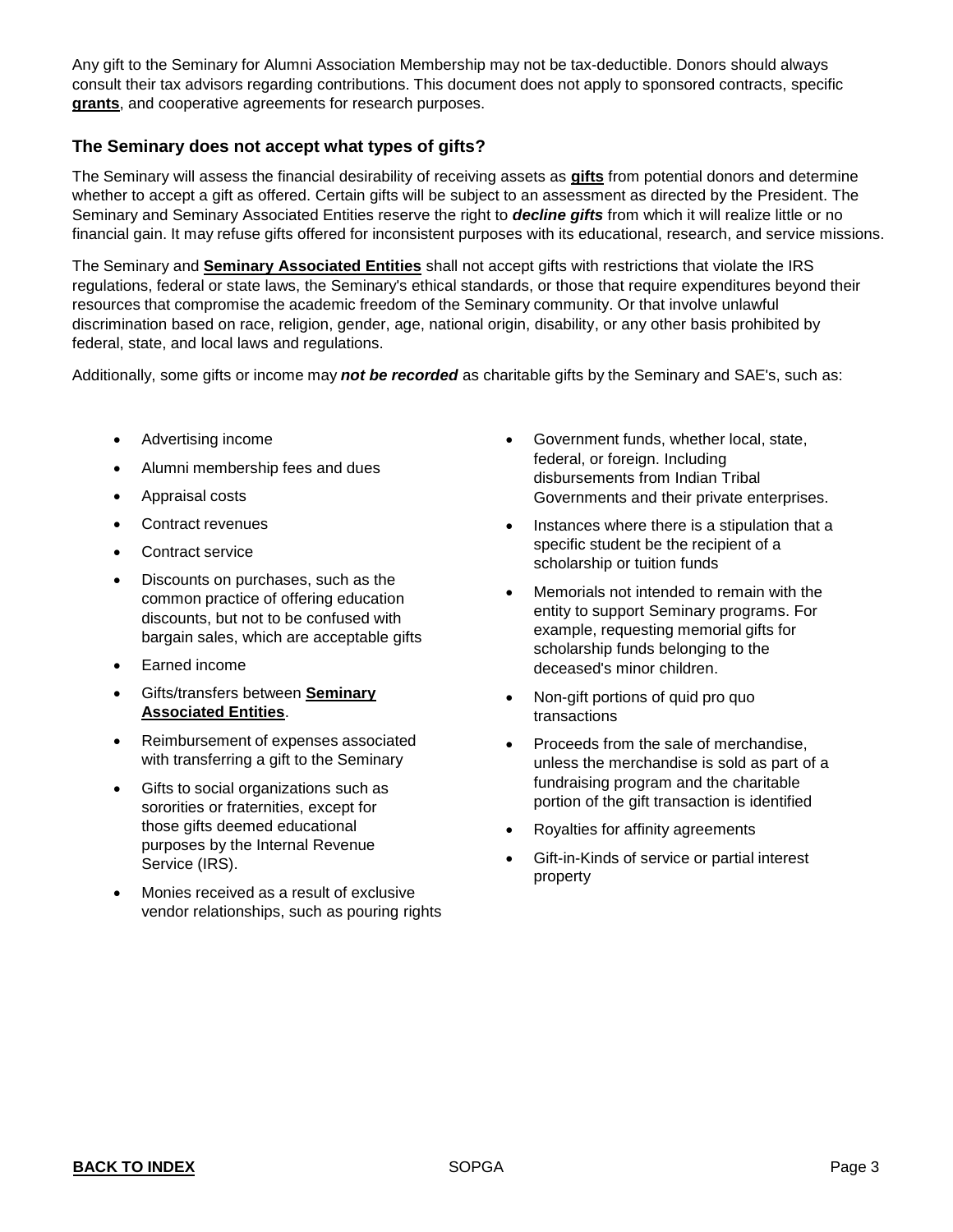# <span id="page-3-0"></span>**GIFT TYPE**

# **Cash gifts**

All **[gifts](#page-21-2)** to the Seminary or a [Seminary Associated Entity \(SAE\) s](#page-20-0)hall be processed through Development Services in the Office for Institutional Advancement.

Cash gifts include cash and cash equivalencies, including checks, credit cards, EFT, wire transfers, and payroll deduction. For cash gifts to be credited to an SAE project, the donation must have been solicited in the name of the SAE. Additionally, checks must be made payable to the entity in which the gift is deposited or have supporting documentation from donor designating funds. All other cash gifts will be deposited according to the Development Services approved guidelines.

Cash gifts are accepted in person, by mail, Electronic Funds Transfer (EFT), or wire transfer. Cash gifts are complete when the cash is provided physically to a representative of the Seminary or an SAE.

- For *credit card gifts*, the name on the credit card must match the person making the gift
- *Checks* will be deposited to the entity named the Payee. Checks made payable directly to an SAE will be deposited according to the approved guidelines.
- **Wire/ACH transfers** the receiving office, commonly the Office for Business & Finance, to alert the Office for Institutional Advancement as wired funds come to its attention. In addition, Development Services will alert the donor for the date funds are received.
- *Foreign currency gifts* will be valued at the U.S. dollar equivalent when the contribution is received. The Office for Business & Finance will manage the currency conversion and inform Development Services of the U.S. dollar amount of the gift. The transaction fees resulting from converting foreign currency to U.S. dollars will be charged against the gross proceeds of the gift.
- *Seminary payroll deduction* can be established, modified, and ended through the Office for Business and Finance. Contact Human Resources for assistance in starting or stopping a payroll deduction.
- **Bank Drafts may** be established by completing the Bank Draft / EFT Donor Authorization form and submitting it to the OIA. Bank drafts are processed on the  $1<sup>st</sup>$  and  $15<sup>th</sup>$  of each month. The minimum amount is \$10.00. Contact the Office for Institutional Advancement [t](https://go.ncsu.edu/grm)o start or stop a bank draft.
- *Recurring Credit Card* gifts are processed and maintained via the **[online giving form](https://nobts.edu/donate)**. Therefore, credit card numbers must never be kept in any NOBTS & Leavell College systems or offices.
- An *Individual Retirement Account (IRA) charitable rollover* can be given to the Seminary. The Southern Baptist Foundation (SBF) will handle the consultation with donors regarding such gifts. Instruct the donor to initiate this type of gift through their IRA plan administrator to the Seminary. Please note that IRA charitable rollover gifts do not qualify for a charitable deduction. An acknowledgment letter is generated, but no gift receipt will be issued.

The date of the gift for cash gifts listed in our gift records will be the date the donation is processed by Development Services (D.S.). (Note:The gift date that a donor can claim for tax purposes may be earlier than the date D.S processes the gift.) For tax purposes, the donor's gift date will depend upon how the gift was delivered and determined ultimately by the donor in consultation with their tax advisor.)

For gifts that arrive after [the Office for Institutional Advancement](https://go.ncsu.edu/grm) closes at the end of business on December 31, the tax receipt will include the following messaging on all tax receipts mailed in January each year.

**Please Note:** The process date on your gift receipt reflects when we processed your gift, and does not imply the date your gift was made. Please consult with your tax advisor for IRS requirements regarding deductibility of this gift for your specified tax year. Should you have any questions concerning this matter please contact us at **[development @nobts.edu](mailto:giftsandrecords@ncsu.edu)** or 504-816-8145.

#### **Procedure to process cash gifts**

#### **BACK TO [INDEX](#page-0-0)** SOPGA **Page 4**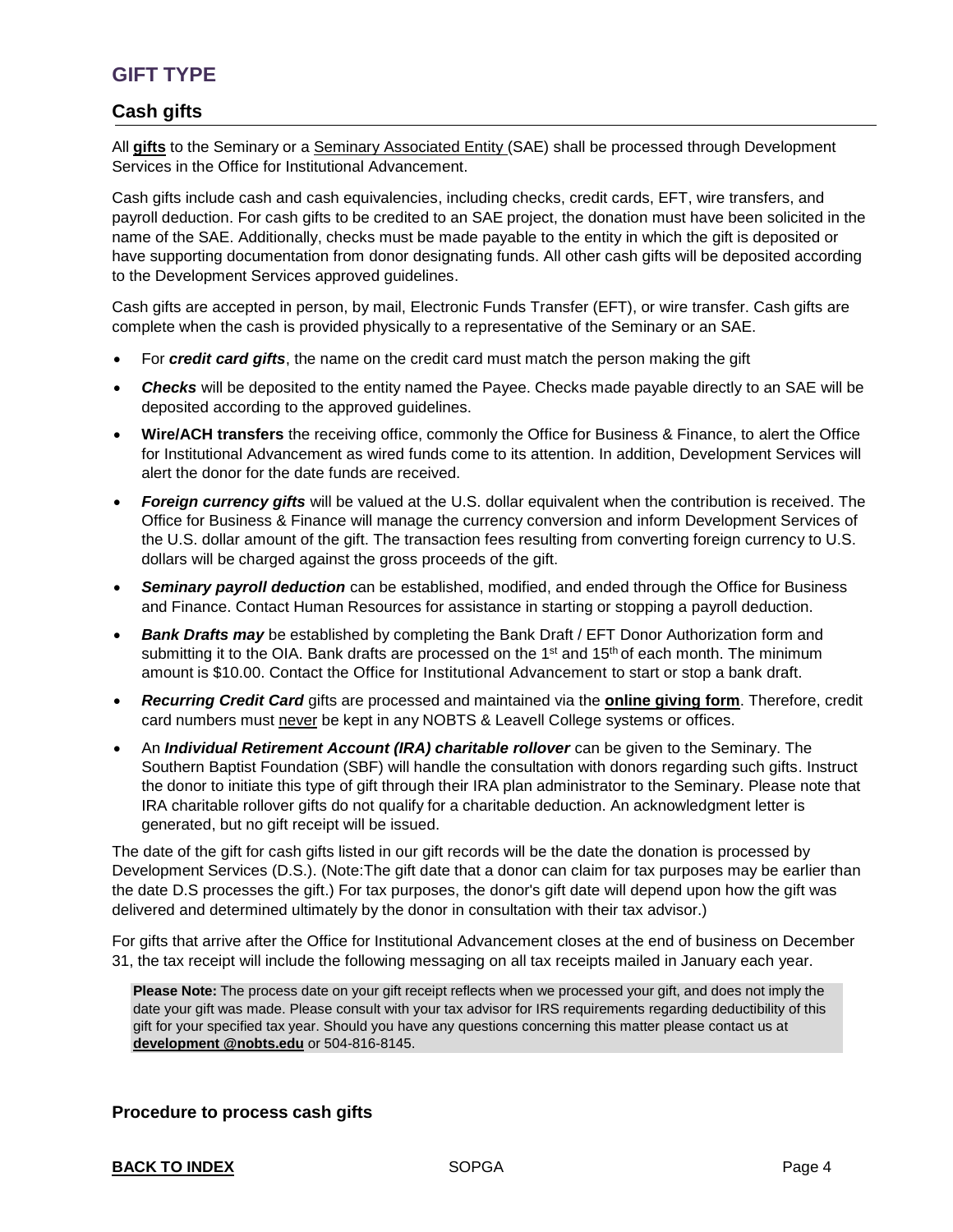- <span id="page-4-0"></span>1. *Deposit.* Gifts to the Seminary, or an SAE, are deposited through Development Services (D.S.).
- 2. *Transmittal.* The office that receives the gift is responsible for submitting it to Development Services within 24 hours of receipt and the original or copies of all supporting documentation for the gift. For example, if the gift is a payment toward a pledge, it must be clearly stated within the documentation. Otherwise, the gift will not count as such.
- 3. **Recognition.** The Seminary credits outright cash donations to the donor's giving record at actual cash value.The donor's giving history will receive legal (hard) credit for the value of the gift. Recognition (soft) credit is assigned automatically to the spouse. It is not always obvious who (other than spouse) should receive recognition (soft) credit, such as a family foundation, a living trust, community foundation, or donor-advised fund. If **D.S.** receives a check including the names of both the donor and their spouse, legal (hard) credit is given to the individual who signed the check. Recognition (soft) credit will also be given if a business entity makes the gift, provided the donor is the principal owner or one of the primary owners of the business. A development officer must bring this relationship to the attention of D.S.
- 4. *Receipt*. A receipt is issued for the actual cash value of the gift, except for IRA rollover gifts, in compliance with IRS Publication 1771. An acknowledgment is mailed for IRA rollover gifts with no charitable deduction. Usually, receipts will be sent to donors within two business days after processing. Donors should consult with a tax professional with any tax deductibility questions.

# **Pledges**

Pledges should be recorded following relevant accounting principles generally accepted (GAAP) in the United States of America, Council for Advancement and Support of Education (CASE) Guidelines, and the pledge rules and procedures prescribed by Development Services.

Pledge commitments must be written, signed by the donors, and include the amount, the pledge period, the date of the first payment, and the frequency of payments. In addition, the written pledge must contain a statement of the **[gift's](#page-21-2)** designation, purpose, and any restrictions. Commitments are established for a payment period of five years or less from signing. The Vice President for Institutional Advancement must approve any exceptions to this policy.

A donor's pledge cannot be paid in the gift system by a third party, such as a community foundation donoradvised fund or a matching gift.

Pledge payments made with a gift of an asset that cannot be easily converted to cash—such as realestate or closely-held securities— can pay on a pledge but may require additional review before recording.

A donor may make one of the following types of pledges:

- *Unconditional pledges* promise to give dependent only on the passage of time or demand by the promise of performance.
- *Conditional pledges* are a promise contingent upon a Seminary event occurring, a goal is attained, or the Seminary meets another specific requirement before a donor contributes.

Pledges contingent on a donor event occurring, the goal is attained, or specific requirement being met will not be recorded. Conditional pledges are not counted in fundraising totals until the condition is fulfilled. Conditional pledges should only be accepted for projects if approved by the Vice President for Institutional Advancement.

#### **Procedure to process unconditional and conditional pledges**

- 1. *Pledge transmittal.* The receiving office working with the donor should notify the Office for Institutional Advancement and Development Services to record the promise in Advance.
- 2. *Pledge reminder.* Development Services (D.S.) is responsible for sending the pledge reminders to the donor. Pledge reminders are generated thirty days before the scheduled pledge payment is due, then thirty days after the planned pledge payment date. Pledges are recorded monthly, quarterly, yearly, or custom schedule frequency in the advancement database. Additional reminders may occur following the Pledge Management Plan.

#### **BACK TO [INDEX](#page-0-0) SOPGA Page 5**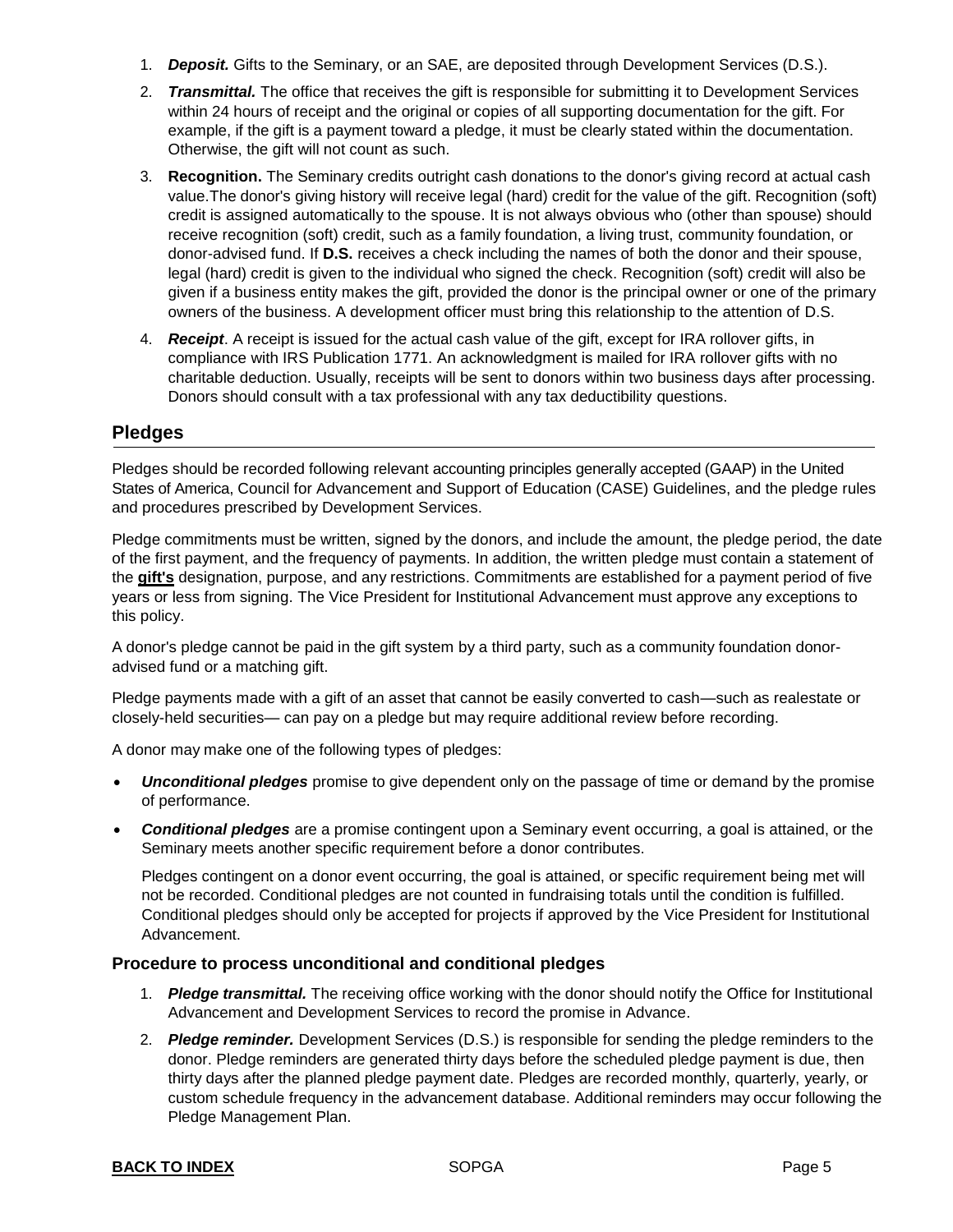- <span id="page-5-0"></span>3. *Recognition.* The donor's giving record will receive **[legal \(hard\) credit](#page-21-3)** for the value of the pledge payment. **[Recognition \(soft\) credit](#page-21-4)** is assigned automatically to the spouse. It is not always obvious who (other than spouse) should receive recognition (soft) credit, such as a family foundation, a living trust, community foundation, or donor-advised fund. Therefore, D.S. must be informed when such credit should be given. Recognition (soft) credit will also be given if a business entity makes the gift, provided the donor is the principal owner or one of the primary owners of the business. Again, this relationship must be brought to the attention of D.S.
- 4. *Receipt.* D.S. will receipt the gift on the date D.S processes the gift. Usually, receipts will be mailed to donors within two business days after processing.

#### **Pledge monitoring and reminders**

Development Services (D.S.) should monitor pledges for fulfillment. D.S. reduces the pledge by the amount received when a pledge gift has been given. Please note that all recorded unconditional pledges are subject to audit confirmation. Pledges selected for validation will be supplied to the Director of Development for review before contacting the donor.

The Pledge Management Plan outlines managing the pledge reminder distribution and fulfilling delinquent pledges.

# <span id="page-5-1"></span>**Publicly traded securities, mutual funds, and dividend reinvestment accounts**

**[The Southern Baptist Foundation](https://www.sbfdn.org/) (SBF) or [TruWealth Advisors](https://www.twadvisor.com/)** (TWA) is responsible for processing gifts of securities to benefit the Seminary or a **[Seminary Associated Entity](#page-21-0)** (SAE). The Office for Institutional Advancement will work with the donor to confirm which entity best serves the donor.

*Marketable stocks, bonds, or other securities* traded on national exchanges are acceptable as outrightgifts, payments towards pledge commitments, and to fund various deferred gifts such as charitable remainder trusts and charitable gift annuities.

Generally, securities are sold within 24 hours after they are received. *The internally recorded value of the gift*  is based on the average of the high and low selling prices for the security on the gift date. The internal valuation date of a gift on a securities transaction depends on the type of delivery used. The internally recorded value of the donation should not be construed as the charitable value of the gift. The donor should determine this value with a consult from a tax professional.

The security may be mailed, delivered personally to a representative of the Seminary or an SAE, or transferred electronically (via the DTC system) from the donor's brokerage account to the brokerage account for the Seminary or an SAE.

Additionally, the donor may have shares re-issued by the transfer agent in the name of New Orleans Baptist Theological Seminary or one of the SAE.

*Dividend reinvestment accounts (DRIP)* are another way that a donor may make a gift of securities. A DRIP account holds stock acquired because the donor has their dividends reinvested to purchase additional shares. This type of account usually owns fractional as well as whole shares.

Gifts of *mutual fund shares* are also acceptable; however, transfers of this type take longer to complete. In addition, many mutual funds are not DTC transferable. Therefore, each company sets its requirements regarding transferring these shares to a charitable organization.

#### **Procedure to process gifts of securities**

1. *Notification/Approval*. The development officer or staff person should notify Development Services (D.S.) when they know a stock transfer will be made. In consultation with **[TruWealth Advisors](https://www.twadvisor.com/)** (TWA) or the **[Southern Baptist Foundation](https://www.sbfdn.org/)** (SBF), the development officer will provide electronic transfer instructions for the Seminary or any of the Seminary's Associated Entities to donors or their advisors. TWA will help the donor prepare the required stock power and instruction letter if paper certificates are used. These documents require the donor to have their signature guaranteed at a commercial bank or a

#### **BACK TO [INDEX](#page-0-0) SOPGA Page 6 Page 6 Page 6**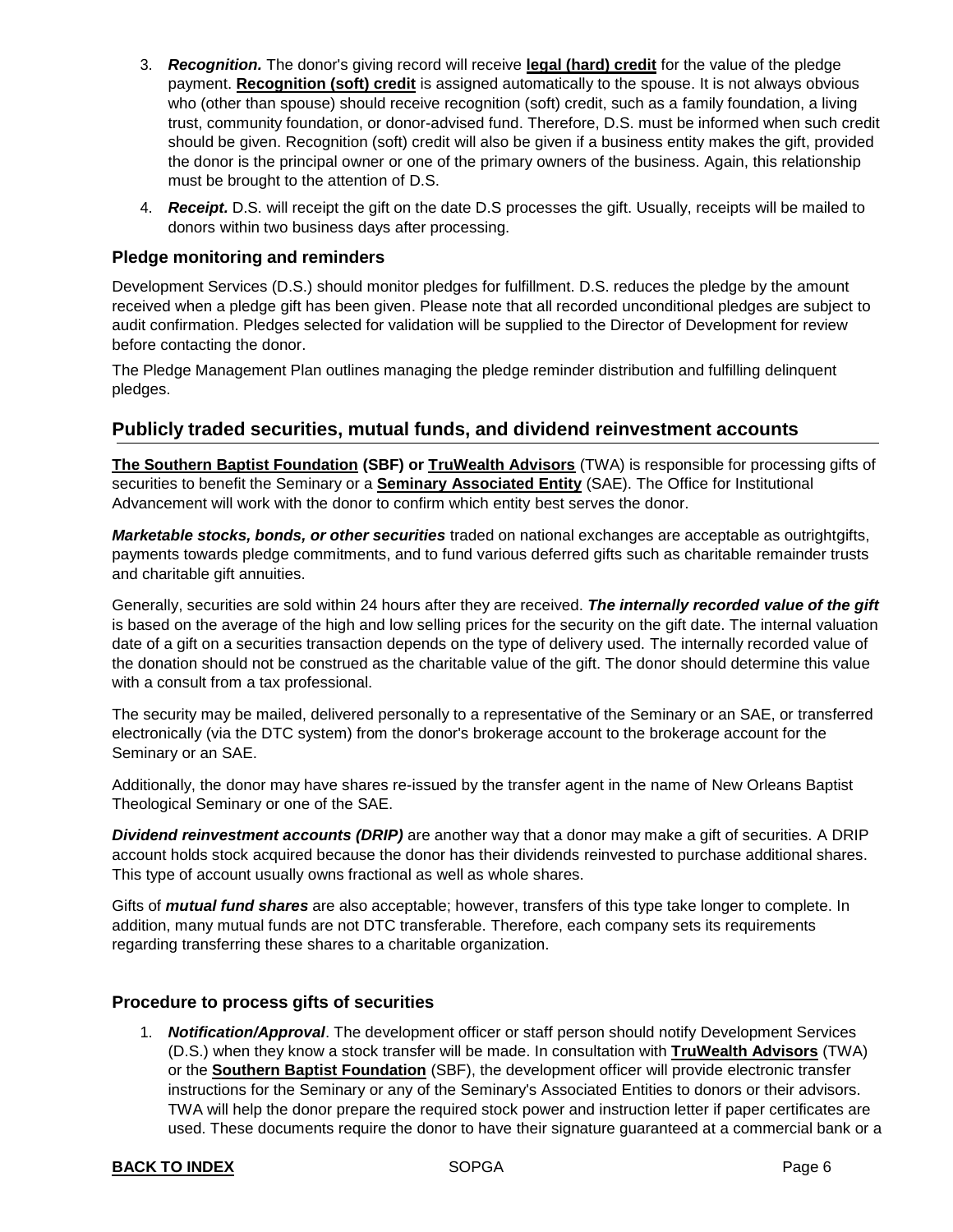brokerage account before returning to the TWA to complete the gift transaction.

The TWA or SBF Staff works with Office for Institutional Advancement (OIA) to authorize the sale of the stock when it has been received. Required information includes the donor's name, the number of shares, the name of the security being transferred, and the account name and number to which the proceeds should be deposited. Share stock information via email at development@nobts.edu.

- 2. *Transmittal*. TWA or SBF prepares all security transmittal documents. TWA or SBF informs the appropriate Seminary entity that a security gift is being made and sends copies of all paperwork to the appropriate office.
- 3. *Recognition.* The donor's giving record will receive **legal [\(hard\)](#page-21-3) credit** for the value calculated for internal purposes. The difference between the average price and actual selling price will be treated as gain or loss when the gift is deposited and posted to the fund within the accounting system by OB&F. When securities are used to make a payment against a pledge, the pledge balance will be reduced by the amount of the legal (hard) credit. **[Recognition \(soft\) credit](#page-21-4)** is given automatically to the spouse.
- 4. *Receipt.* A receipt will be issued to the donor reflecting the internal value of the shares on the date of the gift, as well as a description of the securities received. In addition, the receipt will reflect the average of the high/low sales price of the securities on the date of the gift. **D.S.** will receipt the donation on the date TWA processes the gift. Typically, receipts will be mailed to donors within two business days after processing. The internally recorded value of the shares should not be used as a charitable value by the donor.

# <span id="page-6-2"></span><span id="page-6-0"></span>**Non-Standard & [Complex Assets](#page-6-2) Gifts**

Under certain circumstances, the Seminary or an SAE will accept gifts of securities that are not traded on a public stock exchange or have restrictions and other complex assets. These might include:

- Restricted stock
- C Corporation stock
- S Corporation stock
- Membership Interests in Limited Liability Companies
- Limited Partner Interests in Limited Partnerships

These gifts must be coordinated with the **[Southern Baptist Foundation](https://www.sbfdn.org/)** (SBF) or **[TruWealth Advisors](https://www.twadvisor.com/)** (TWA). The [Gift Acceptance Committee](#page-19-1) (GAC) will review and make recommendations to the Vice President for Institutional Advancement and Associate Vice President of Business & Finance.

# <span id="page-6-1"></span>**Employer-sponsored matching gifts**

A matching gift may be received from a company or a company-funded foundation that matches a person's gift given to the Seminary or a **[Seminary Associated Entity](#page-21-0)**.

When the original gift being matched is a *stock gift*, the matched value is the internally calculated value described above, not the net proceeds from the sale. Under certain circumstances, a matching gift claim can be entered for a deferred gift. These particular circumstances are an exception to the rule, which states that matching funds must be deposited into the same account as the original gift. D.S. staff will ensure the deferred gift is correctly deposited into an appropriate fund or account. Generally, these matching gift designations only happen when a company has allowed a matching grant to be made as long as it goes to an endowment or specific fund and is not added to the deferred gift.

# **Procedure to process matching gifts**

- 1. *Deposit***.** Matching Gifts to the Seminary are deposited through D.S. (for gifts to a **[Seminary](#page-21-0) [Associated](#page-21-0) Entity**) or the Cashier's Office (for contributions to the Seminary).
- 2. *Transmittal***.** D.S. is solely responsible for processing all matching gift claims. D.S. will record the matching gift in the advancement database. Potential matching grants cannot be entered as a part of a pledge the donor makes since those are not funds the donor controls or is entitled irrevocably to receive.
- 3. *Recognition***.** Matching gifts must be credited to the same account(s) as the original gift unless

#### **BACK TO [INDEX](#page-0-0) EXECUTE:** SOPGA **Page 7**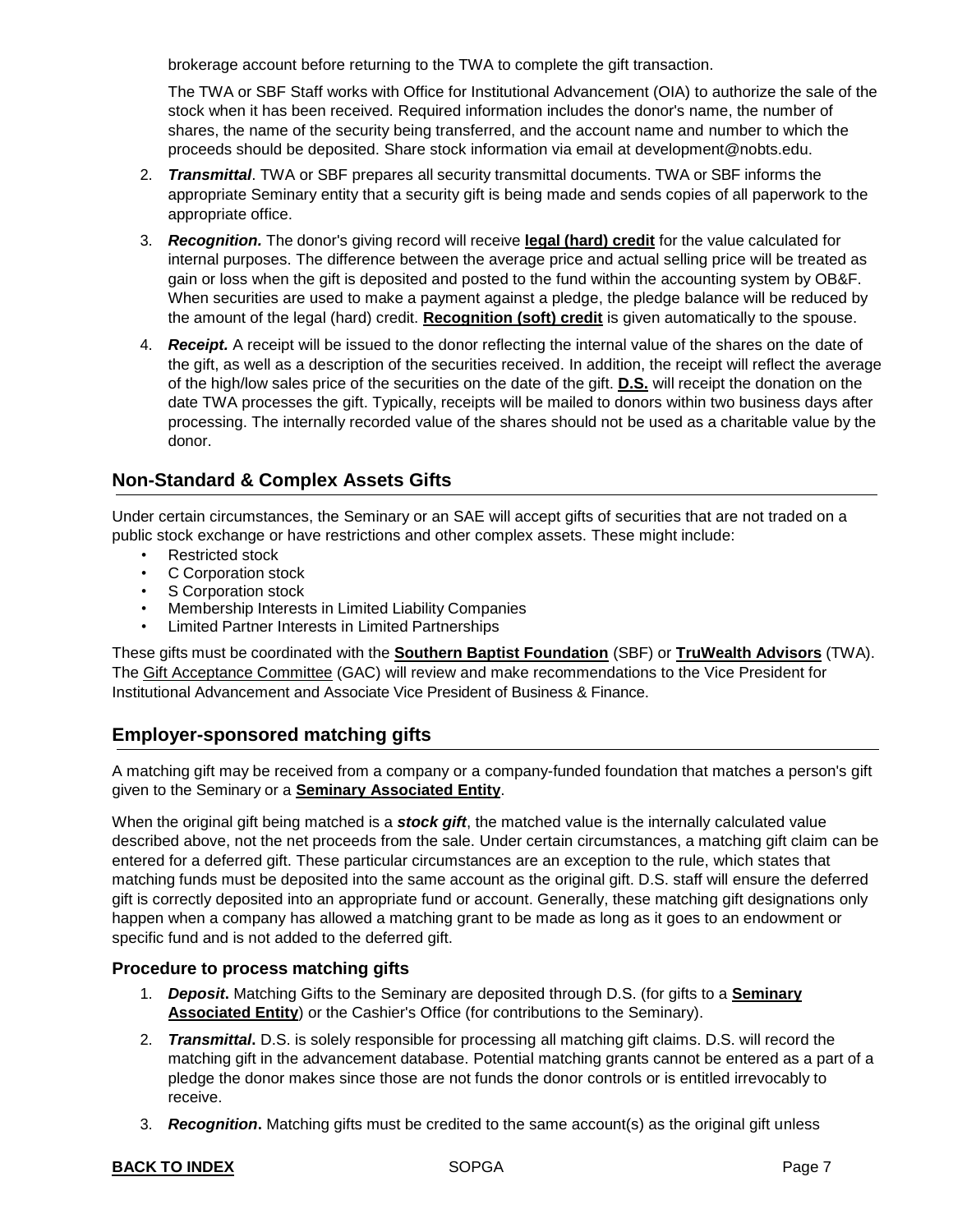restricted by the matching company. The matching company receives legal (hard) credit for the matching gift. The original donor will receive recognition (soft) credit toward Seminary's giving societies.

<span id="page-7-0"></span>4. *Receipt***.** D.S. will receipt matching gifts only when requested by the company. Receipts will be mailed to donors within two business days after processing.

# <span id="page-7-1"></span>**Donor-Advised Funds and Community Foundations**

Donor-Advised Funds (DAF) and Community Foundations (C.F.) are recognized as stand-alone 501(c)(3)taxexempt charitable organizations.

A donor may recommend a donor-advised fund or a community foundation make a gift to the Seminary or one of the related foundations from funds the donor has given to the DAF or C.F. A gift from a DAF or C.F. cannot directly pay on a pledge from the donor. Furthermore, Federal guidelines do not allow for individuals to receive direct support. Grants from a donor-advised fund need to only go to a qualified public charity IRC sec. 509(a)(1)- (3), or a private operating foundation described in IRC sec. 4942(j)(3). The recommending donor nor any other party will receive goods, services, or impermissible benefits (e.g., tuition, memberships, dues, admission to events, or goods bought at an auction.)

When a donor recommends a grant be made from one of these entities, no tax receipt will be issued to the original donor; they will receive their income tax deduction from the DAF or C.F.

# **Donors will receive a tax receipt from the administering charitable organization when donations are made into the fund; no tax receipts will be issued as grants are recommended and disbursed. Procedure to process DAF or C.F. gifts**

- 1. *Transmittal*. The development officer or staff member sends the gift of DAF or C.F. to Development Services (D.S.) for processing. D.S. will record the donation in the advancement database.
- 2. *Recognition*. The donor's giving record will receive **[recognition \(soft\) credit](#page-21-4)** with the value of the gift, and it will be noted that the DAF/CF made the gift. Recognition (soft) credit is also given to the spouse. It is not always obvious who should receive recognition (soft) credit for a DAF/CF gift. Therefore, D.S. must be informed when such credit should be given.
- 3. *Receipt*. D.S. will receipt the gift on the date the donation is processed.Typically, receipts will be mailed to the DAF/CF within two business days after processing.

# <span id="page-7-2"></span>**Sponsorships**

Sponsorships are payments by an individual or entity in a trade or business in which there is no arrangement or expectation that the person will receive any substantial return. Sponsorships are typically encouraged for underwriting events. Simply calling a sponsorship does not necessarily mean the sponsor gets value in exchange. Often, sponsors are merely seeking name recognition. However, standard quid pro quo benefits such as receiving a table or a certain number of tickets to the event may be issued in return for sponsorships.

Sponsorships are considered **[gifts](#page-21-2)** unless the sponsor receives something of value as part of the sponsorship, such as meals or event tickets. In these cases, the value of the items received must be subtracted from the sponsorship amount.

For example, if a company sponsors an event and pays \$1,000,and in exchange receives four free meals valued at \$25 each, then \$900 would be treated as a gift, and \$100 would be treated as Other Income.

In terms of recognition, sponsors may receive the following credit:

- Sponsor's location, phone number, and website
- Value-neutral descriptions, including displays or visual depictions of the sponsor's product line or services
- Displays of brand or trade names and provide or service listings
- Logos or slogans that are an established part of the sponsor's identity
- Display or distribution (free or at cost) of the sponsor's product at the sponsored event

#### **BACK TO [INDEX](#page-0-0) SOPGA Page 8**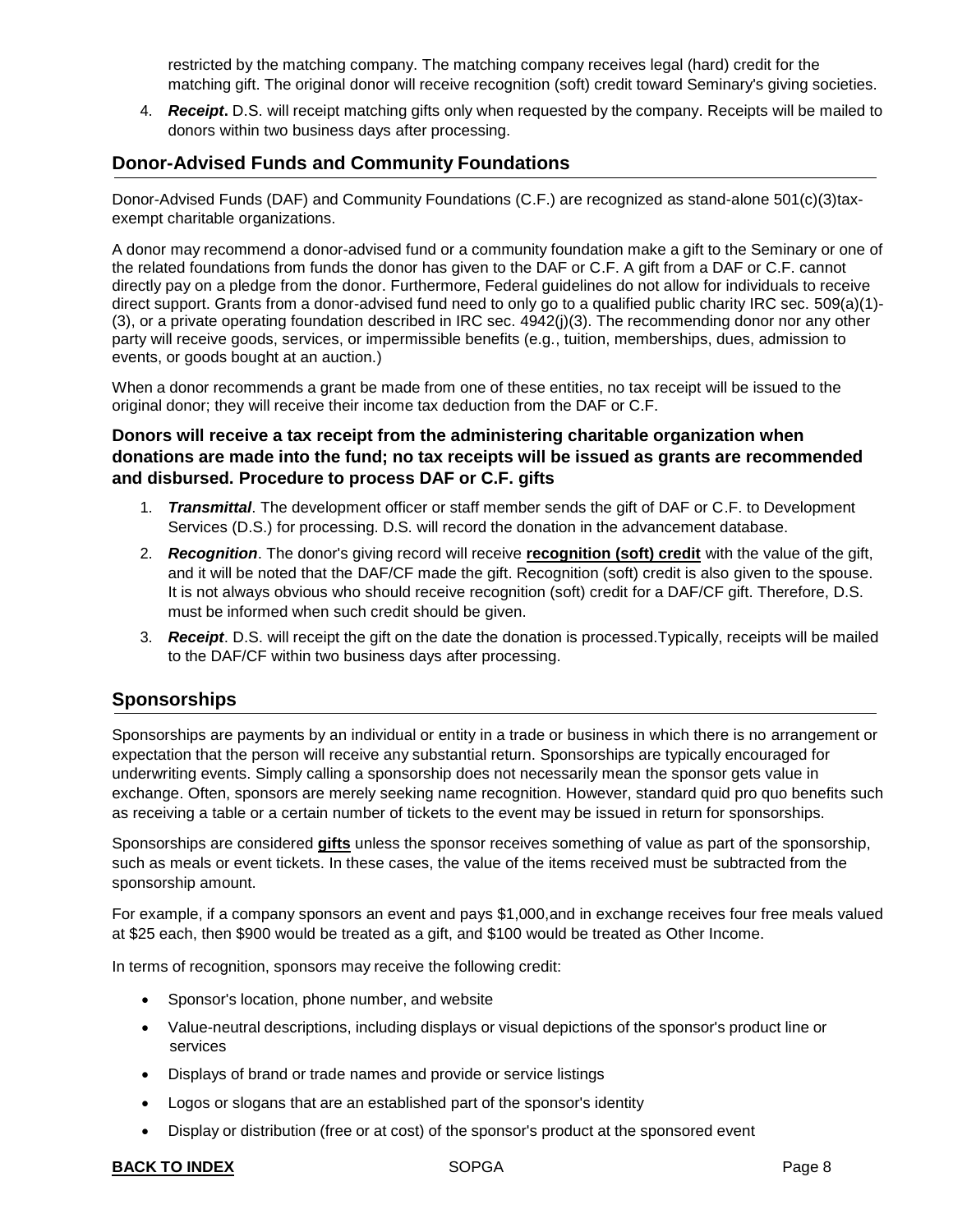<span id="page-8-0"></span>Sponsors may not, however, receive the following recognition:

- Qualitative or comparative language
- Price information or other indicators of savings or value
- Endorsement or inducement to purchase, sell, or use the sponsor's service, facility, or product
- Other Advertising messages (competitive pricing, etc.)

#### **Procedure to process sponsorships**

- 1. *Notification/Confirmation*. Notify Development Services (D.S.) that your department is seeking to secure sponsorship for an event that will be deposited into a **[Fund 11](#page-21-5)** project. Before finalizing the sponsorship, provide as much detail as possible to D.S. **If the sponsorship is deposited into a Fund 11 project, the Office for Institutional Advancement should approve before solicitation.**
- 2. *Transmittal*. Sponsorships can be deposited as a **[gift](#page-21-2)** into a foundation fund if the event is marketed clearly as a foundation event and the check is made payable to the foundation. If the event is not promoted clearly as a foundation activity, then the gift (and any related other income portion) would still be processed as a gift. Still, the proceeds must go into a Seminary fund.
- 3. *Recognition*. The donor's giving record will receive **legal [\(hard\)](#page-21-3) credit** for the value of the gift. Itis not always obvious who should receive **[recognition \(soft\) credit](#page-21-4)**. Therefore, the department must inform D.S. when such credit should be given. Recognition (soft) credit will also be given if a business entity makes the gift, provided the donor is the owner of or one of the business's majority owners. Again, this relationship must be brought to the attention of D.S.
- 4. *Receipt*. D.S. will receipt the gift on the date D.S processes the gift. Typically, receipts will be mailed to donors within two business days after processing.

### <span id="page-8-1"></span>**Gifts of tangible and intangible personal property**

*[Gifts](#page-21-2) of tangible property* include, but are not limited to, books, coins, works of art, manuscripts or archival materials, automobiles, films, videotapes, boats or sporting equipment, computer equipment, furniture,animals, office equipment, and machinery**. Gifts of intangible personal property** include, but are not limited to, computer software, patents, and copyrights. The deduction allowable for these donations depends on how long the donor has owned the property. Additionally, whether the donor has created the property and whether it is related to the charitable purpose of the Seminary.

New Orleans Baptist Theological Seminary and Leavell College or one of the **Seminary [Associated Entities](#page-20-0) (SAE)** can accept a gift of personal property. Development Services (D.S.) may issue a receipt if it is related or unrelated to the charitable purpose of the Seminary or one of the SAE. Generally, a gift of personal property is made to the Seminary and not to an SAE. Likewise, software contributions are considered gifts to the Seminary and not an SAE.

Suppose the personal property and the associated costs of maintaining that property exceed \$1,000 per year. In that case, mandatory written *approval* is required from the Vice President for Institutional Advancement before accepting the gift.

Whether the gift is related or unrelated to the charitable purpose of the Seminary or an SAE can affect the allowable *charitable deduction* a donor may be permitted to claim under Internal Revenue Service (IRS) regulations.

Suppose the property is a work of art created by the donor or something the donor has held for less than 366 days. In that case, they should be advised to check with their tax advisor on the potential deductibility of the gift before the gift is accepted. The donor's responsibility is to determine the value of a gift of personal property for their tax purposes. A Seminary employee should never value personal property for a donor.

*Gifts-in-kind of services* include but are not limited to such activities as printing materials, appraisals, and design work. These services provide valuable support to the Seminary or **Seminary [Associated Entities](#page-21-0)**.

#### **BACK TO [INDEX](#page-0-0) SOPGA Page 9 Page 9**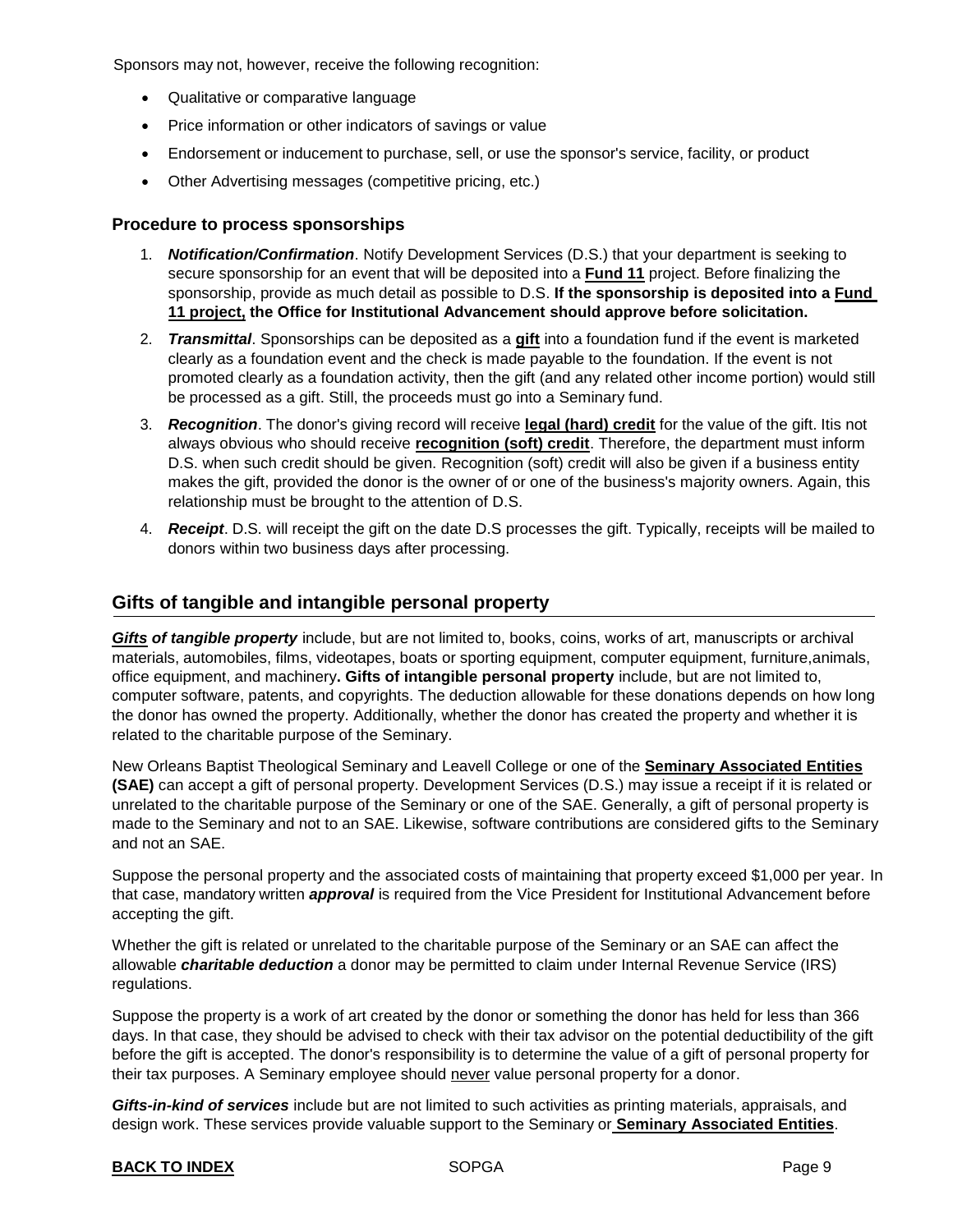However, no matter how beneficial to the Seminary, the contribution of services is not tax-deductible according to the IRS. Therefore, no **legal [\(hard\)](#page-21-3) credit** or **[recognition\(soft\)](#page-21-4) credit** is recorded in the advancement database for such gifts.

*Gifts of patents* are highly technical, and the development officer should first contact Development Services and the Office for Institutional Advancement to determine how the Seminary may accept these gifts. Patent donations are recorded at \$1. Contributions made in support of the patent (toward the costs associated with holding the patent or additional research and development, for example) are legal (hard) credited at face value. A receipt will be issued for the amount donated.

The *date of a gift* of personal property will be either the date the property's ownership is entirely assigned to the Seminary via a deed of gift, even if physical possession will take place later, or an employee of the Seminary or a representative of an SAE takes control of the property.

#### **Procedure to process gifts of personal property**

1. *Appraisal*. The value of the gift is to be provided by the donor and should be documented with an appraisal, sales receipt, or other independent documentation. A qualified review is the preferred documentation required by the Internal Revenue Service (IRS) if the donor intends to claim an income tax charitable deduction more significant than \$5,000. The appraisal would need to be completed no earlier than 60 days before the gift date by a qualified appraiser per IRS guidelines. The assessment and any associated costs are the responsibility of the donor.

In those circumstances where the donor cannot supply valuation documentation, the development officer may submit the best available documentation from a third-party source, such as price lists, thrift value, or other evidence of fair market value. Under no circumstances shall the opinion of a Seminary employee or SAE be used to establish valuation.

- 2. *Transmittal*. Personal property gifts are reported to the Office for Institutional Advancement (OIA) and Development Services (D.S.). All supporting documentation includes a description of the donated item and any appraisal or valuation documents.
- 3. *IRS forms*. **IRS [Form](https://www.irs.gov/forms-pubs/about-form-8283) 8283** may require the donor to substantiate a charitable deduction for any noncash gift on their income tax return.

The preparation of Form 8283 is the donor's responsibility or their tax advisor. Forward the completed Form 8283 (both pages), bearing the appraiser's original signature, plus a copy of the appraisal or other substantiating documentation to OIA. OIA will coordinate signatures from the appropriate Officer of the Seminary. (The Seminary should be prepared to complete this form as a service to the donor.)

**[IRS Form 8282](https://www.irs.gov/pub/irs-pdf/f8282.pdf)** must be filed with the IRS by the Seminary for noncash gifts valued over \$5,000 sold by the Seminary within three years of receiving the donation. The Seminary must file form 8282 within 125 days of the asset sale and provide a copy to the donor.

- 4. *Review*. The Office for Business and Finance will review the supporting documentation for the asset gifted and determine what is recorded in the Seminary accounting system as inventory covered by Seminary insurance.
- 5. *Recognition*. The donor's giving record will receive **[legal \(hard\) credit](#page-21-3)** with the estimated fair market value of the item. **[Recognition](#page-21-4) (soft) credit** is assigned automatically to the spouse. It is not always obvious who (other than spouse) should receive recognition (soft) credit, such as a family foundation, a living trust, community foundation, or donor-advised fund. Therefore, D.S. must be informed when such credit should be given. Recognition (soft)credit will also be given if a business entity makes the gift, provided the donor is the principal owner or one of the primary owners of the business. Again, this relationship must be brought to the attention of D.S.
- 6. *Receipt*. The receipt issued to the donor for a gift of personal property will describe the property received but will not show a value for the property. D.S. will receipt the gift on the date D.S processes the gift. Typically, receipts will be mailed to donors within two business days after processing.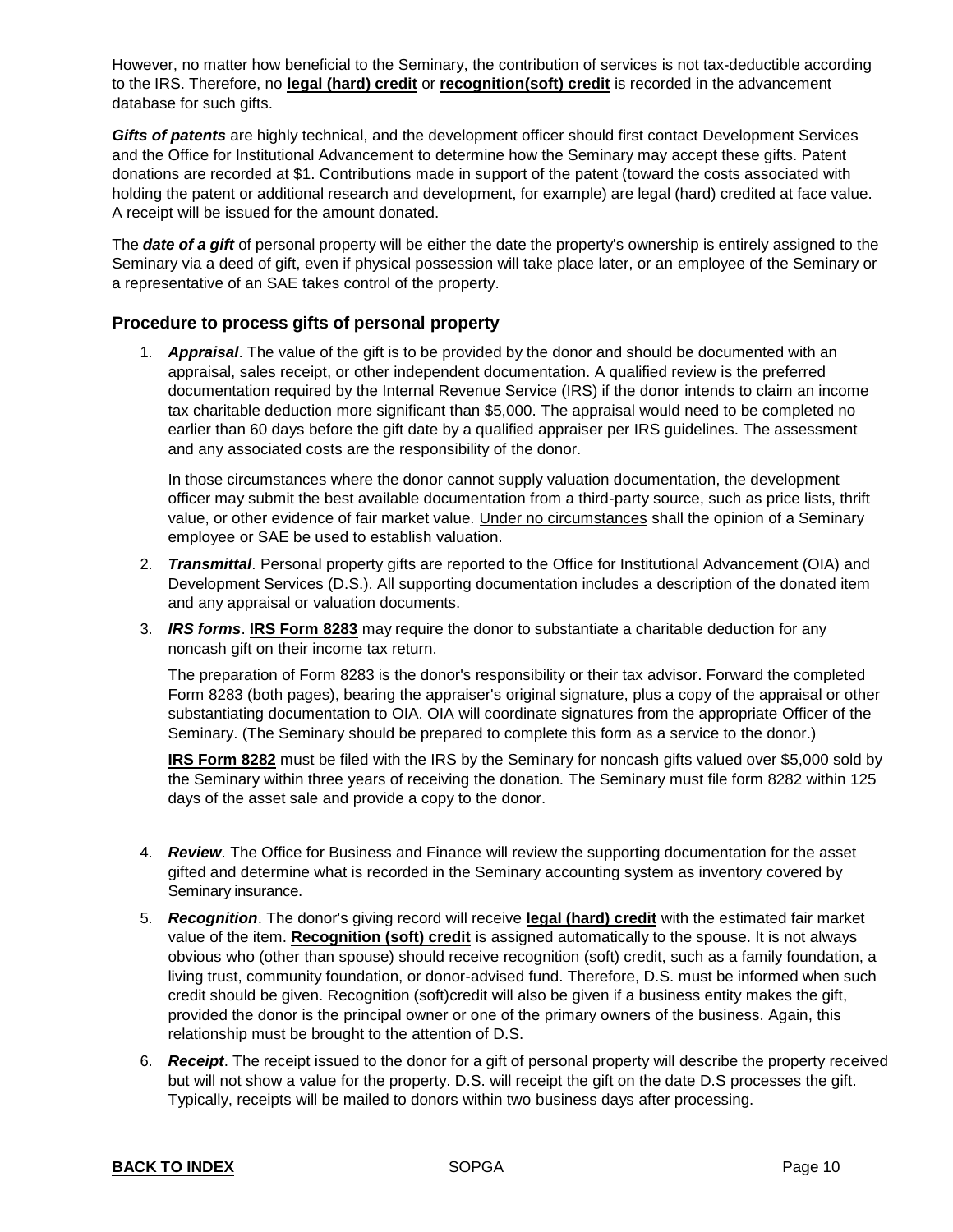# <span id="page-10-0"></span>**Gifts of real property**

#### **Overview**

**[Gifts](#page-20-0)** of real property may include complete or fractional interests in improved and unimproved land, residences, condominiums, apartment buildings, rental property, commercial property, woodlands, and farms. Gifts of real property can be valuable assets for furthering the Seminary's mission by enhancing the delivery of high-quality teaching, research, and extension and engagement activities and programs. However, gifts of real property can create financial, legal, and logistical obligations for the Seminary, mainly if the gift is provided with the expectation or condition that the Seminary retains the gift for extended periods, for specific purposes, in a particular state, or that it be disposed of under particular terms.

#### **Proposal**

All *proposals* for the acceptance of a gift of real property must be in writing and contain the following:

- Description of gift and specific criteria supporting acceptance
- Identity of the donee the New Orleans Baptist Theological Seminary, Endowment Fund, or an SAE
- Whether a property is to be sold or retained for programmatic use
	- $\circ$  If maintained for programmatic use, a Land Use Plan must be attached to the proposal
		- $\circ$  If to be sold, source of funds to pay carrying costs until the property is sold

Proposal approval will be provided by the Office for Institutional Advancement (OIA) in consultation with the **[Southern Baptist Foundation](https://www.sbfdn.org/)** (SBF)

OIA shall *evaluate* the proposal according to the real estate acceptance review process (described at the end of this section) and make a recommendation to the V.P. of I.A. and the V.P. of B.A. The Office for General Counsel (OGC) is available for consultation on potential legal issues about the property. Upon approval of the V.P. of I.A. and the V.P. of B.A., the gift of real property may be accepted. Acceptance of any real property owned by the Foundation Board, the Seminary, or an SAE requires subsequent approval by the appropriate entities.

Any gift of real estate must meet the *criteria* below by benefiting the Seminary in at least one of the following ways: **real property to be sold**, **programmatic purpose**, or **other institutional purposes**. The President may make exceptions to the criteria set forth below.

- 1.*Real property to be sold*; Gifts of real property may be accepted for immediate sale or short-term retention in anticipation of purchase for purposes of providing funds to support other Seminary objectives. Proposals to accept gifts of real property to be sold for proceeds to support other Seminary objectives must include the following:
	- o A plan for the sale and immediate management of the property
	- $\circ$  The identification of a source of funds to cover expenses incurred while holding the property until it is sold
	- $\circ$  A description of anticipated net proceeds to be realized from the sale and the proposed use of such proceeds
	- $\circ$  The identification of the specific program(s) that the proceeds will benefit
		- *Recommended Minimum Value.* Gifts of real property to be sold need to have a minimum appraised value of \$50,000. In place of an appraisal, parish or county real estate tax values may be used to determine the estimated value of a proposed gift for purposes of an Initial Review (see Procedures below). Proposed gifts of real property to be sold with appraised values between \$25,000 and \$50,000 are reviewed by OGC and SBF. Still, they are not encouraged due to the monetary costs and potential financial risks to the Seminary implicit with the acceptance of gifts of real property. In instances where appraised values are between \$25,000 and \$50,000, OGC will consult with SBF on the Initial Review results to determine whether a request for Seminary funds for Due Diligence is appropriate. OGC will not request an Initial Review from SBF for any property that does not have a minimum appraised value of at least \$25,000.
		- *a) Programmatic purpose*. Gifts of real property that are advantageous programmatically must be accompanied by endowed funds, a revenue-generating mechanism, or some other explicit financial plan to support the maintenance of the gift and the fulfillment of the programmatic purpose. For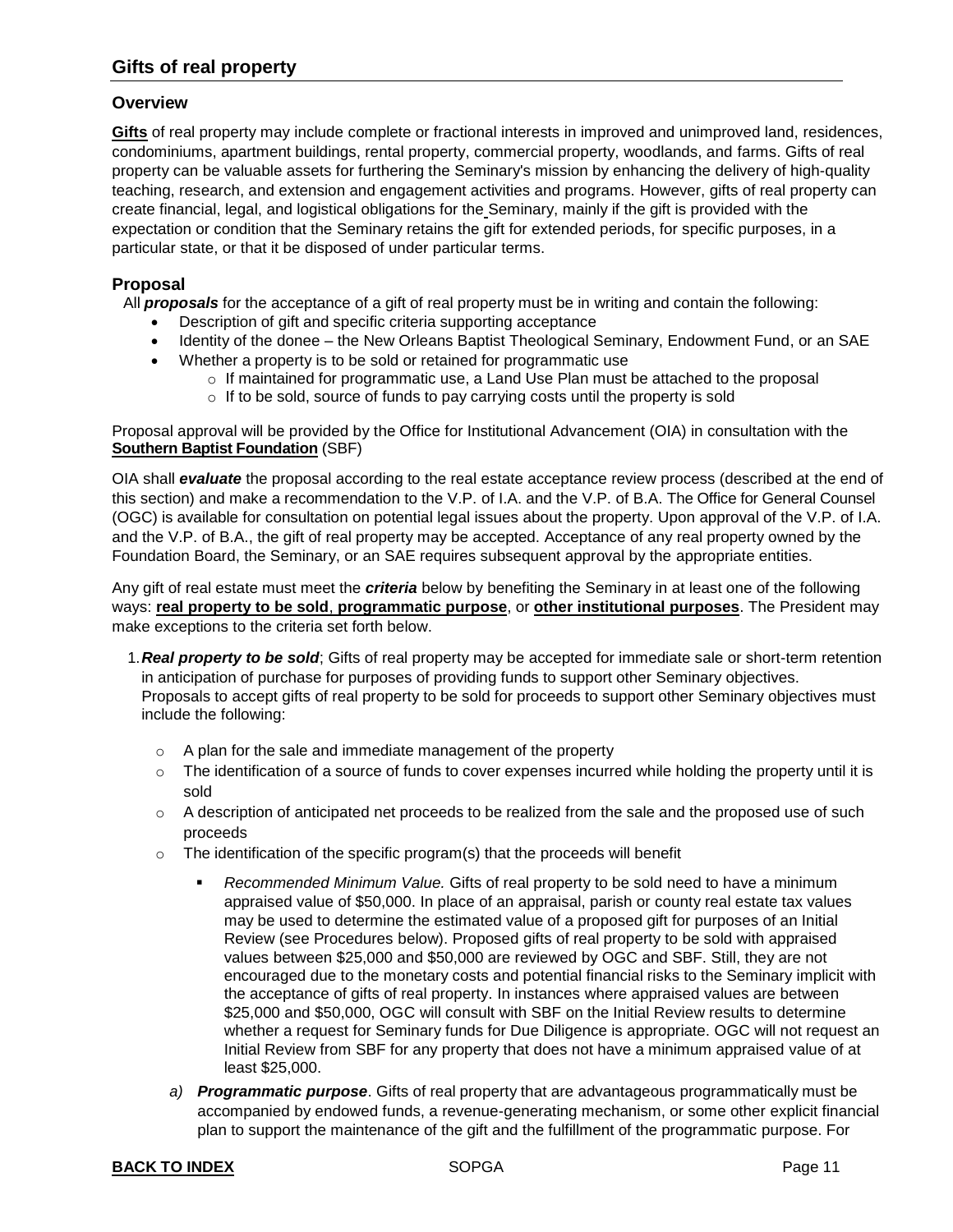example, donations of real property may be accepted to advance the Seminary programs (teaching, research, extension, and engagement) as long-term sources of income to support programs or the location for specific programs.

Acceptable gifts of real property may generate income to support programs financially (e.g., facility rental, mineral rights, or timber management). The Seminary may also have a programmatic interest in the property to accept such income-producing gifts (e.g., a site where students serve internships required by their academic program. Additionally, Seminary-sponsored public programs may also produce income to support those programs through admission prices or rental for special events).

Proposals to accept gifts of real property that may generate income to support programsmust include the following:

- The intended use of the gift
- The relation of the gift to a programmatic interest of the Seminary
- A logistical plan for managing the property
- The expected annual net returns to the Seminary over the expected retention period of the property
- The identification of a source of funds to cover expenses incurred while holding the property until it generates income
- Specific criteria to be used over time to evaluate the proposed business plan to enable a judgment as to whether the property should be retained, used for another purpose, sold, or transferred to another owner
- *b) Location for specific programs***.** Gifts of real property may be accepted if the property directly enhances a particular program (e.g., land or facility for a research site or extension center). In these cases, the specific gift must provide a unique opportunity or other advantages that cannot be achieved by using resources owned by others (e.g., long term research and the ability to generate grants in support of existing research often depends on the ability to assure that land use will not change over time and that research will not be compromised by the disturbance of research areas maintained as undisturbed sites; Seminary ownership may better support this objective than a short term or long- term lease of land).

Proposals to accept gifts of real property that support programmatic goals must address the following:

- The intended use of the gift
- The relation of the gift to a programmatic interest of the Seminary
- A logistical plan for managing the property
- The expected annual net returns to the Seminary over the expected retention period of the property
- The identification of a source of funds to cover expenses incurred while holding the property until it generates income
- Specific criteria to be used over time to evaluate the proposed business plan to enable a judgment as to whether the property should be retained, used for another purpose, sold, or transferred to another owner
- The immediate and long term potential for the gift to support one or more specific programs
- The faculty/staff and programs that the gift would support
- The uniqueness or unique value of the contribution to support the identified programs
- A proposed financial, management, and maintenance plan for the property and the programs that will occur on it.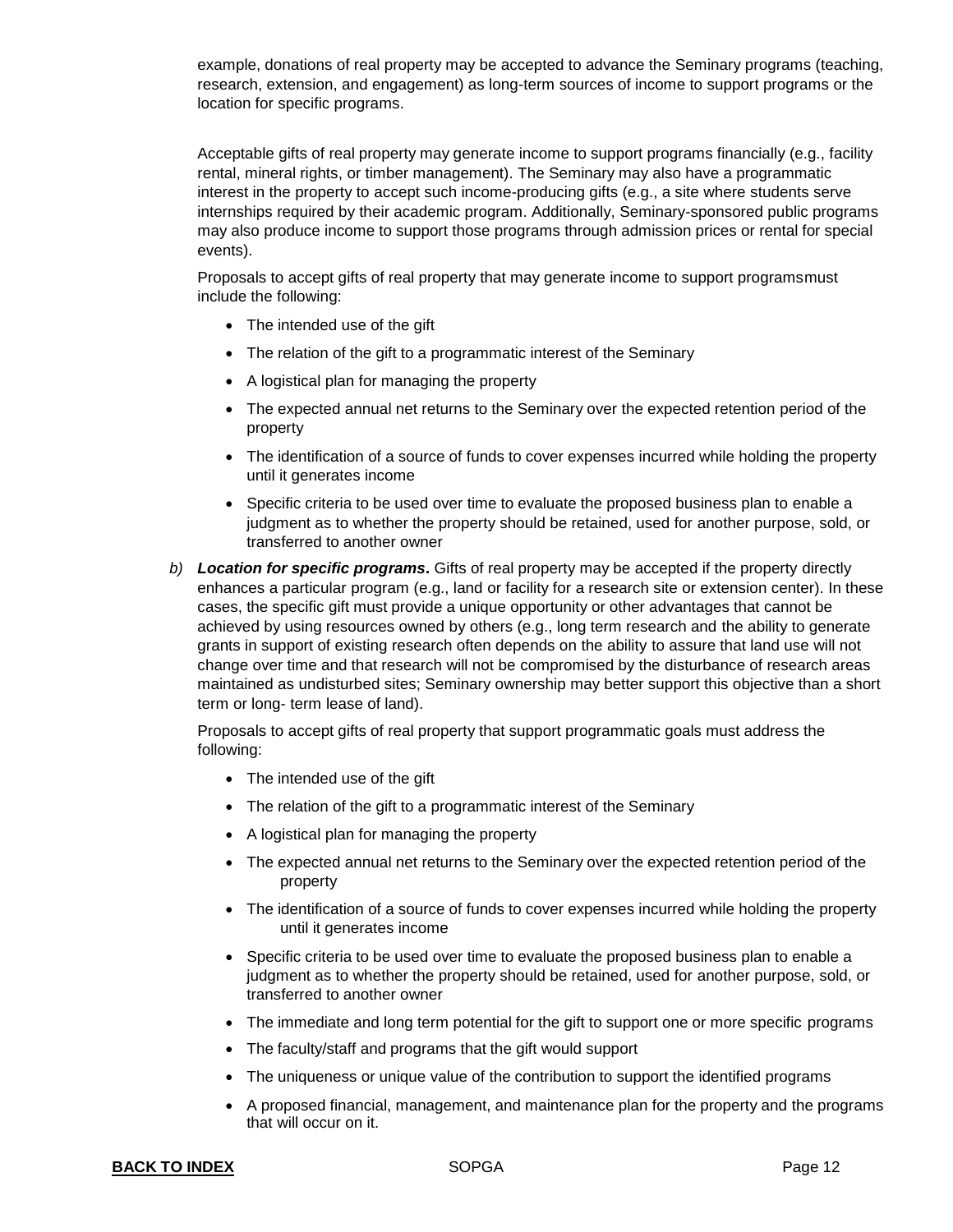2. *Other institutional purposes***.** Gifts of real property may be accepted if the gifts are determined to be valuable assets to the Seminary for other appropriate purposes (e.g., serving as a potential site for a Seminary facility, serving as a possible site for a cooperative venture with another agency or ministry, being a part of significant grant submission, adding to the cultural richness of the Seminary, permitting the retention of land or open space, or historical-site conservation).

Proposals to accept gifts for other institutional purposes must include all of the following information and be supported by a compelling rationale for acceptance of the donation:

- o The intended use of the gift
- o The relation of the gift to a programmatic interest of the Seminary
- o A logistical plan for managing the property
- $\circ$  Forecast expected annual net returns to the Seminary over the retention period of the property
- $\circ$  Identify the source of funds to cover expenses incurred while holding the property until it generates income
- $\circ$  Show the specific criteria used to evaluate the proposed business plan to enable a judgment as to whether the property should be retained, used for another purpose, sold/transferred to another owner
- $\circ$  Confirm the immediate and long term potential for the gift to support one or more specific programs
- o Determine the faculty/staff and programs the gift would support
- $\circ$  Share the uniqueness or particular value of the contribution to support the identified programs
- o Prepare a proposed financial, management, and maintenance plan for the property and an overview of the programs that will occur on the property.

#### **Procedure for routing a request to accept gifts of real property**

**Proposal**. The development officer working with the donor should contact the Office of General Counsel (OGC) to review a potential contribution of real property. OGC will coordinate the required due diligence process through the [Southern Baptist Foundation](https://www.sbfdn.org/) (SBF).

Certain information is needed to evaluate a proposed gift, including the current deed and property description; recent property tax bill; most recent survey and map of the property; information regarding known easements, restrictions, covenants, zoning information, right-of-way, and conservation easement; current or former uses of property; copy of any current leases, mortgages, liens, assessments, and homeowner association agreements; most recent appraisal, environmental study, or report; listing of any litigation, pending litigation, disputes, issues with neighboring developments; and any disclosures or known issues that might affect either the use or the sale of the property.

The development officer can help the process by supplying the OGC with this information when initiating the proposal.

- a) *Initial Review.* The development officer should provide the following information for the initial review of the property by OGC: The property address, owner name, and the tax parcel identification number; any notes from the owner regarding the current use or intended use, the market history or expected marketability (this would include the owner's opinion of value if they have expressed one); and notes from the development officer regarding whether the property's intent is for programmatic purposes or resale. In addition to the above information, the OGC may also contact a local broker to request an opinion regarding the property's marketability. The OGC will then provide an initial statement regarding the viability of the proposed property as a gift under the criteria outlined above.
- b) *Due Diligence*. If the entity receiving the gift elects to proceed with the proposed gift of real estate following receipt of the initial opinion from OGC, then the Seminary, in consultation of the SBF, must engage in a due diligence process to evaluate the potential liabilities and opportunities offered by said gift. The SBF will determine the requirements for a given property. They may include a survey, a commitment for title insurance, a Phase One environmental site assessment, and, if appropriate, a home or building inspection conducted by a qualified individual or firm. In addition, other reviews may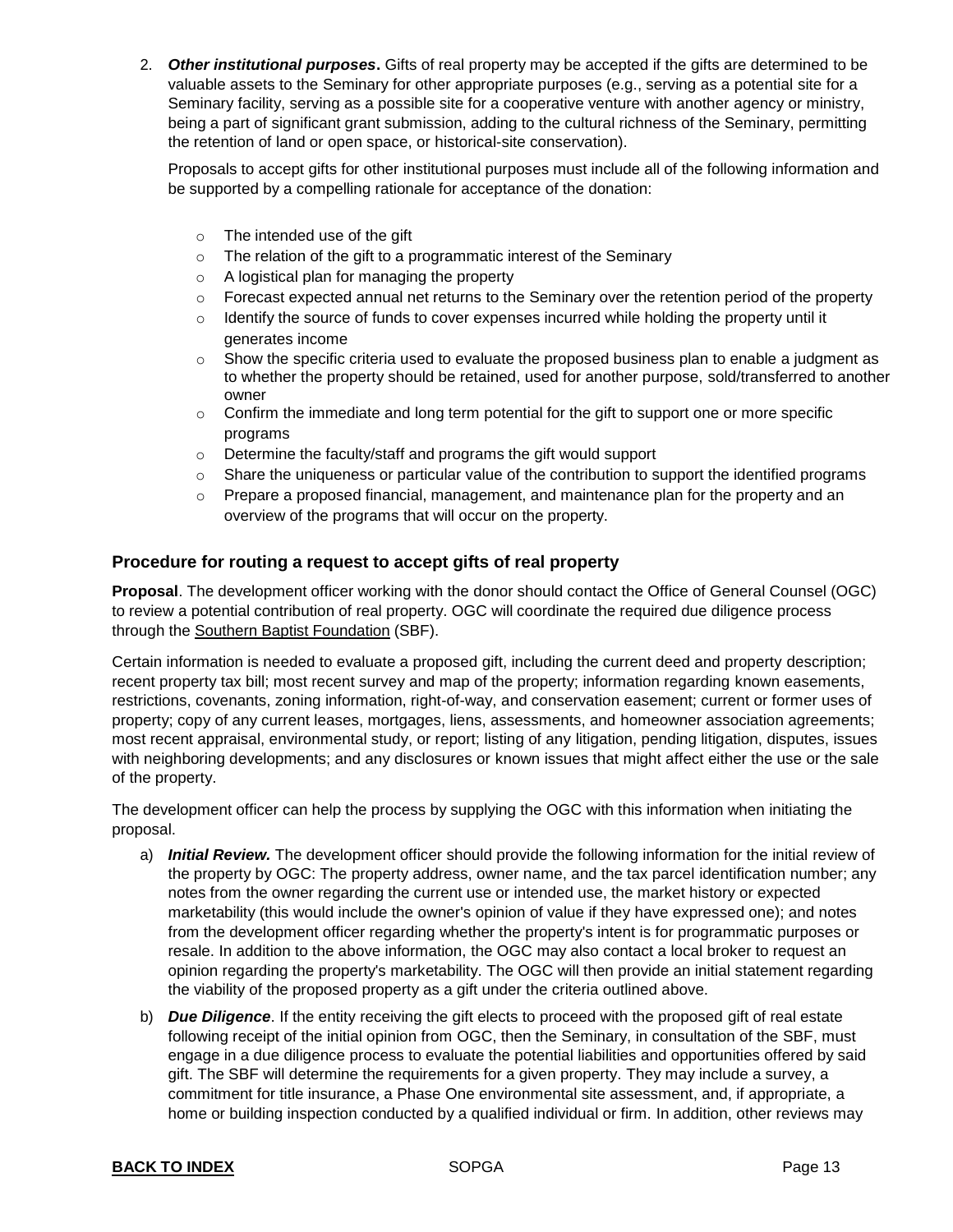be required as warranted by a specific property. OGC and SBF will coordinate the due diligence process with the development officer and the donor.

c) *Appraisal*. To claim an income tax charitable deduction, the donor must have the real estate appraised by a "qualified appraiser," defined by the Internal Revenue Service. Such an appraisal can be completed no earlier than 60 days before the date of the gift.

As the appraisal is for the primary benefit of the donor, its cost is the donor's responsibility.

Typically, SBF requires a copy of the appraisal before completing its due diligence to assess a proposed gift's marketability.

- d) *Land Use Plan*. The development officer must advise OGC and SBF which acceptance rationale listed above—**real property to be sold, programmatic purpose**, **other institutional purposes**—that the proposed gift meets, and explain how the issues identified above are under the appropriate rationale.
- e) *Recommendation*. SBF will recommend accepting the gift upon satisfactory completion of its due diligence process and receipt of a land-use plan. This recommendation must be received by both the V.P. for I.A. and the V.P. of B.A. In addition, SBF will forward the proposal to the OGC and the Seminary AVP of B&F. OGC to coordinate the acceptance of both Vice Presidents and any other entity required.
- f) *Completion*. Once accepted, the OGC and V.P. for I.A. will coordinate the completion of the gift with the development officer and the donor. For example, a real estate gift is typically complete when the Seminary or the ASE receives a deed transferring the property. The OGC will also work with the Office for Institutional Advancement (OIA) and the donor to record the deed in the appropriate court records.

For OGC to obtain the required due diligence, a complete and thorough review of the property must include a recommendation of gift acceptance and coordinate the completion of the gift within a given calendar year; the request for initial consideration should be received by OGC no later than October 15 of said year.

#### **Expenses incurred during the proposal process**

Expenses incurred during the proposal process for the primary protection of the donor—including the appraisal and deed—are the donor's responsibility. Costs incurred for the defense of the entity receiving the gift—including environmental review, title search, and home inspections— may be paid by the entity. Donors are always encouraged to make gifts to defray the entity's costs. Any such commitment by the donor should be documented in writing.

- 1. *Transmittal*. Development Services (D.S.) will process the gift via the documents prepared by the SBF after the deed to the Seminary or an SAE is received. Send the instructional documents to the Office for Institutional Advancement (OIA) with a copy of the deed and the qualified appraisal of the property. D.S. will record the gift in the advancement database. D.S will notify the development officer and the donor when the transmittal is complete.
- 2. *IRS form*. Internal Revenue Service (IRS) **[Form 8283](https://www.irs.gov/forms-pubs/about-form-8283)** may be required for the donor to substantiate a charitable deduction for any noncash gift on their income tax return.The preparation of Form 8283 is the donor's responsibility or their tax advisor. Please forward the completed Form 8283 (both pages), bearing the appraiser's original signature, plus a copy of the appraisal or other substantiating documentation to Southern Baptist Foundation (SBF).

The Office for Institutional Advancement (OIA) will coordinate signatures from the appropriate Officer of the Seminary.

- 3. *Recognition*. The donor's giving record will receive **legal [\(hard\)](#page-21-3) credit** with the appraised value of the real property. **[Recognition \(soft\)](#page-21-4) credit** is assigned automatically to the spouse.
- <span id="page-13-0"></span>4. *Receipt*. The receipt issued will show a description of the property only. D.S. will receipt the gift on the date D.S processes the gift. Typically, receipts will be mailed to donors within two business days after processing.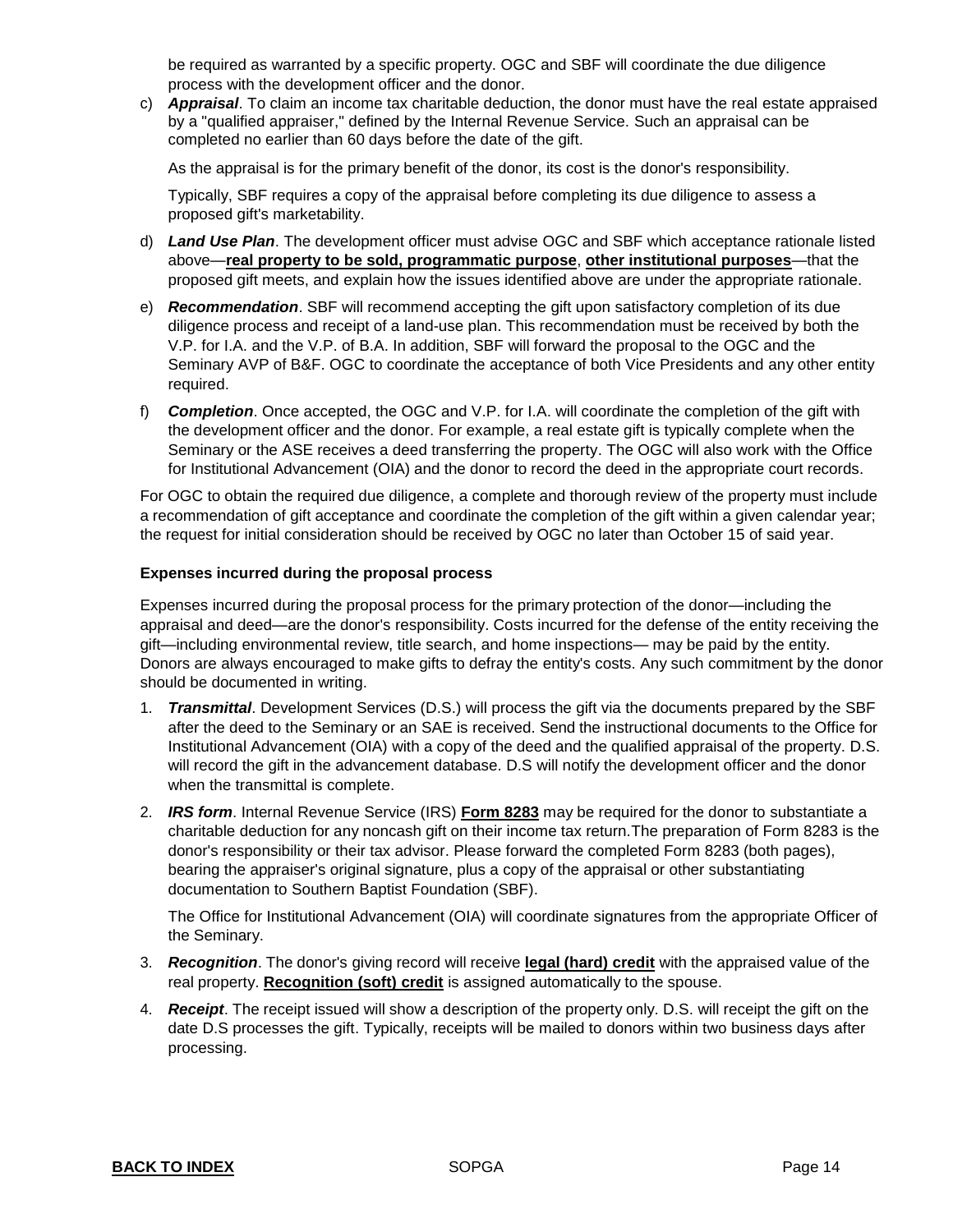#### **Life income and Term income gifts**

*Life income gifts*, also known as "split-interest gifts," refer to various types of Charitable Remainder Trusts (CRT) and Charitable Gift Annuities (CGA). The gift is split between two beneficiaries: (1) the "income stream," or a non-charitable portion, provides payments to the donor or loved one for their lifetime, or a term of years; and (2) the "remainder interest," or a charitable portion, which is the trust portfolio that remains after the trust is terminated. The Office for Institutional Advancement (OIA) should be consulted whenever a life income gift is considered as a possible gifting option.

Once terminated, the remainder interest is transferred to the Seminary or a **Seminary [Associated](#page-21-0) [Entity](#page-21-0) [\(SAE\)](#page-21-0)**, per the CRT or CGA agreement, in the manner specified by the donor. These gifts include charitable remainder trusts (e.g., annuity trusts, Unitrust, FLIP Unitrust, etc.) and charitable gift annuities(immediate and deferred).

Following are requirements for CRTs and CGAs:

#### **Charitable remainder trusts:**

- $\circ$  Minimum gift \$50,000
- $\circ$  Payout rate usually 5% to 7% unless the donor is significantly advanced in age or the term of years of the trust is short. (appropriate rate will vary with age/term of trust/initial funding level)
- $\circ$  Minimum age of income beneficiaries  $-50$ , unless the trust is for a term of years
- o Funding cash, stock, real estate, appreciated assets
- $\circ$  Remainder Beneficiary may include other charities, as long as the Seminary or an SAE collectively receive no less than 50% of the remainder
- $\circ$  Trustee For portfolios comprised only of stock or cash, the Seminary or an SAE is preferred as the Trustee. For CRTs funded with real estate, the donor may wish to serve as Trustee and name the Seminary or an SAE as Successor Trustee in the Trust Agreement.

#### **Charitable gift annuities:**

- $\circ$  Minimum gift \$10,000
- Payout rate The American Council on Gift Annuities suggests the maximum rate offered based on the donor or donors' age(s). In no case will the proposed rate exceed 9%.

Exceptions to these requirements must be approved by both the Vice President for Institutional Advancement and the Vice President for Business Administration.

While life-income gifts offer benefits to both the donor and the Seminary, they also can present risks. Therefore, all life-income gifts should be coordinated with the Southern Baptist Foundation (SBF).

For gifts managed by a Seminary [Associated Entity](#page-20-0) (SAE) and for donations involving real estate transfer, the SBF and OGC will coordinate the preparation of the applicable agreements and the transfer of assets. However, costs associated with forming a CRT, such as legal fees to draft the trust agreement, appraisal fees, etc., are the donor's responsibility.

All life income gift agreements that name the Seminary or SAE as a party to the CGA Agreement or Initial Trustee of a CRT must be signed by the donor, the President or designated Officer of the SAE, and the entity's Treasurer. In addition, if the Seminary or SAE is named a Successor Trustee of a CRT, the donor and initial Trustee must sign; it is recommended that the President or designated Officer of the SAE and the entity's Treasurer also sign to acknowledge the gift.

#### **Procedure for processing life income gifts**

1. *Transmittal*. The Southern Baptist Foundation **[SBF](https://www.sbfdn.org/)** is responsible for preparing all life income gifts. The SBF will also prepare all supporting documents needed by the donor to claim their charitable income tax deduction and transmit those materials to the donor with the required disclosure statements. Additionally, the SBF will provide the appropriate development officer Office for Institutional Advancement and copies of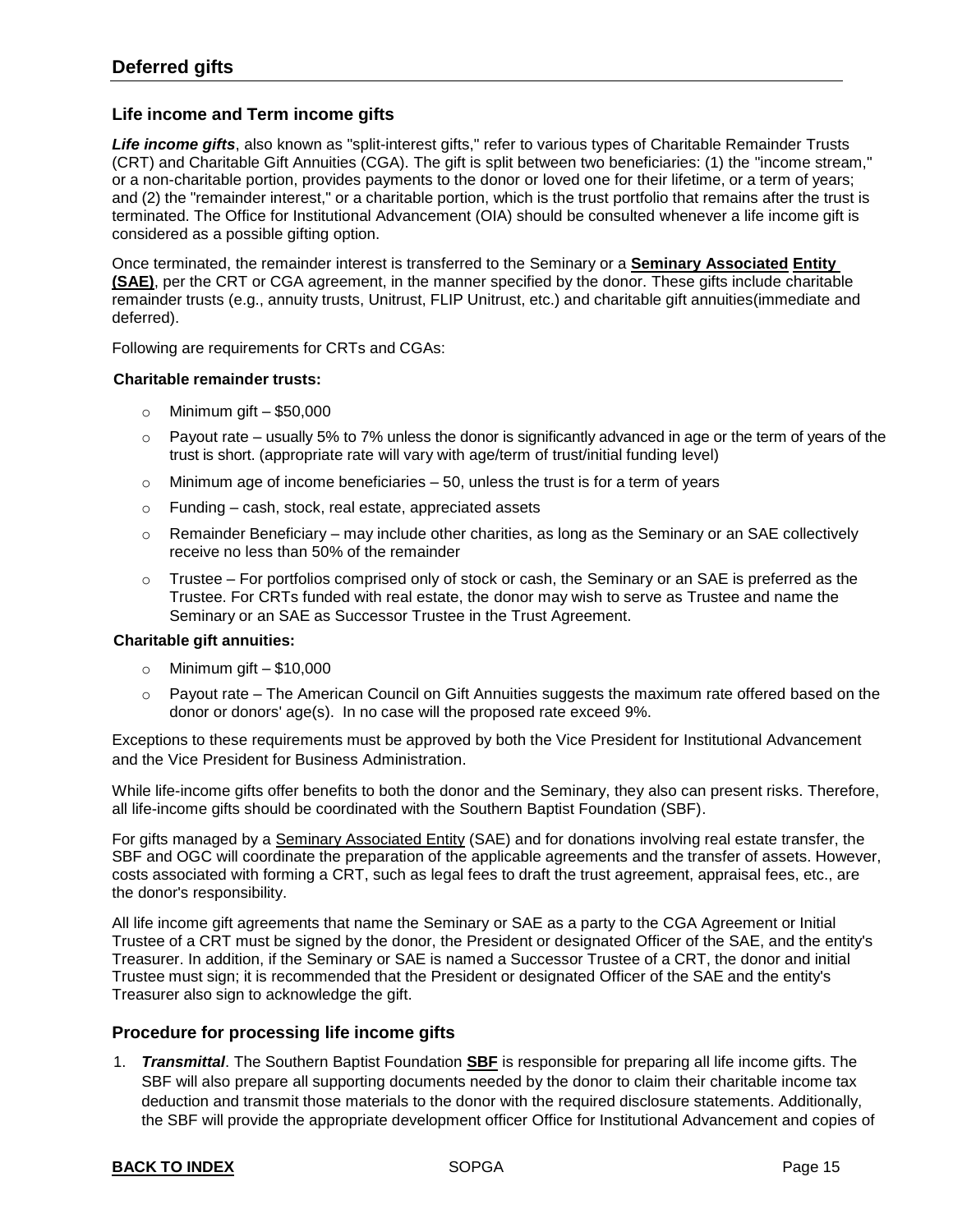all relevant documents about the gift. Development Services (D.S.) will record it in the advancement database.

- 2. *IRS forms*. Internal Revenue Service (IRS) **[Form 8283](https://www.irs.gov/forms-pubs/about-form-8283)** may be required for the donor to substantiate a charitable deduction for any noncash gift on their income tax return.The preparation of Form 8283 is the donor's responsibility or their tax advisor. Please forward the completed Form 8283 (both pages), bearing the appraiser's original signature, plus acopy of the appraisal or other substantiating documentation to the OIA. OIA will coordinate signatures from the appropriate Officer of the Seminary.
- 3. *Recognition*. The donor's giving record will receive **legal [\(hard\)](#page-21-3) credit** with the net present value of the remainder interest based on the date of the gift, per the calculation required by the IRS. In addition, the donor receives **[recognition \(soft\) credit](#page-21-4)** with the fair market value of the gift per appraisal, stock valuation per IRS guidelines, etc., as is the giving record of the surviving spouse. Please get in touch with the SBF with any questions regarding life-income gifts.
- 4. *Receipt*. Office for Institutional Advancement (OIA) will receipt the gift on the date D.S processes the gift. Typically, receipts will be mailed to donors within two business days after processing. Receipts for deferred gifts reflect the donation of the gift but not its value.

# **Revocable gifts**

Revocable gifts are legal arrangements in which a donor makes a provision in an estate plan or other estate document that may be changed during a donor's lifetime, including but not limited to bequests from a Will or Revocable Trust and beneficiary designations from a retirement plan, life insurance policy,or annuity. A revocable gift will benefit the Seminary or a **Seminary [Associated Entity](#page-21-0)** —typically at the end of the donor's life. The donor has the legal right to change a revocable gift before the gift is received. The Southern Baptist Foundation (SBF) should be consulted whenever a revocable gift is considered as a possible gifting option.

For a revocable gift to be recorded, a donor must document (a) their intent to complete the gift, (b) a general description of the gift provision, (c) the current estimated value of the gift, and (d) any designation of the gift's use. Clear documentation is beneficial to fulfill the donor's wishes and ensures the Seminary or an SAE benefits from a more streamlined process after the donor has passed away. It is important to note that many life insurance and retirement account providers will not contact a beneficiary upon a donor's death; their internal policies consider it the beneficiary's responsibility.

The Gift Officer is responsible for securing the following documentation from the donor: a Statement of Intent and a copy of the gift provision, such as a photocopy of the Will bequest language, beneficiary designation form, etc. Forward completed documentation to the SBF for review. Upon receipt, the SBF is responsible for preparing and submitting it to Development Services (D.S.).

# **Contingent gifts**

Contingent gifts indicate that a donation will be transferred to the beneficiary (the Seminary or an SAE) only after the donor's death plus another specified person (typically a spouse). A contingent gift may be recorded at the estimated value only if the donor and the other specified person document both parties have included the same gift provision in their estate plans. When this occurs, a gift is assured regardless of the order of death.

In the case of retirement account(s), the gift may only be counted at the estimated value only when the Seminary or an SAE is listed as a secondary/contingent beneficiary. The primary beneficiary of said retirement account(s) agrees in writing to name the Seminary or an SAE as a primary beneficiary on the inherited account(s) upon transfer. In this instance, the Seminary or an SAE will receive the funds after the survivor's death. When this occurs, a gift is assured regardless of the order of death. The Southern Baptist Foundation (SBF) will draft the memo for donors to review and sign.

Otherwise, D.S. *will record a contingent gift at \$1.00*. (Exceptions may be made with the approval of the Vice President for Institutional Advancement when the documented terms of the gift demonstrate a reasonable likelihood that a donation will be received.)

# **Procedure for processing revocable gifts**

1. *Transmittal*. Documentation for all revocable gifts should be transmitted to the SBF. The SBF is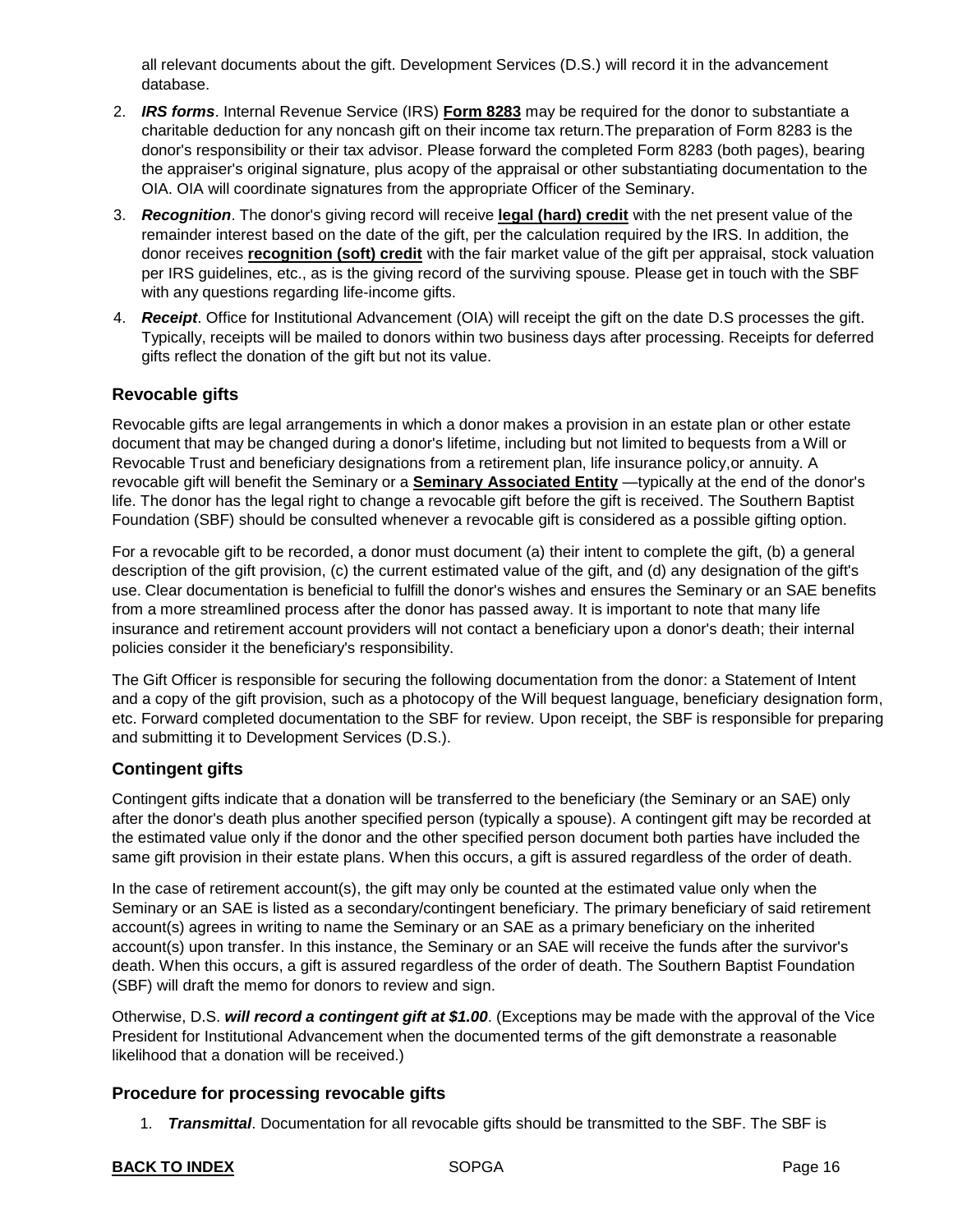responsible for preparing the gift/pledge forms and submitting them to OIA. In addition, D.S. will record the gift in the advancement database.

- 2. *Recognition*. The donor's giving record will receive **[legal \(hard\) credit](#page-21-3)** with the gift's documented estimated value. **[Recognition \(soft\) credit](#page-21-4)** is assigned automatically to the spouse.
- 3. *Receipt*. Receipts are not issued for revocable gifts.

# **Charitable lead trusts**

In a lead trust, payments are made first to a charity, such as a Seminary or a **Seminary [Associated Entity](#page-21-0)**. Then, at the end of the trust term, the remainder reverts to one or more individuals (typically heirs).

Distributions from a lead trust are like cash distributions from other private foundations. However, suppose the trust provides an irrevocable, dedicated income stream to the Seminary or an SAE. In that case, a more significant amount can be recorded in the advancement database, as described below.

Because of the potential conflicts of interest, neither the Seminary nor an SAE will serve as the Trustee of a charitable lead trust.

The **[Southern Baptist Foundation](https://www.sbfdn.org/)** (SBF) should be consulted whenever a charitable lead trust is considered a possible gift.

# **Procedure for processing a charitable lead trust**

1. *Transmittal*. The **[SBF](https://www.sbfdn.org/)** will process the gift of a CLT, which includes submitting all required documentation to Development Services (D.S.) for recording in the advancement database. If the lead trust provides an irrevocable stream of distributions to the Seminary or an SAE, the future anticipated distributions can be recorded in the advancement database.

Five years of distributions can be recorded as a current pledge. When first recording a CLT in the advancement database, enter the present value of future income to the Seminary, or an SAE, which may be registered as a revocable gift.

- 2. No pledge reminders will be generated for any pledge recorded under this procedure. Please contact the SBF with questions regarding CLT gifts.
- 3. *Recognition*. The donor's giving record will receive **legal [\(hard\)](#page-21-3) credit** with any distributions received or anticipated under the above guidelines. **[Recognition \(soft\) credit](#page-21-4)** is assigned automatically to the spouse.
- 4. *Receipt*. D.S. will receipt distributions received on the date D.S processes the gift. Typically, receipts will be mailed to donors within five business days after processing.

#### **Insurance gifts**

There are numerous ways a donor can use an insurance policy to make a gift. Because a gift of life insurance has many variables, the Southern Baptist Foundation **[\(SBF\)](https://www.sbfdn.org/)** should be consulted whenever a life insurance gift is considered.

- 1. *Donor Retains Ownership of the Policy; Seminary is named Beneficiary*. Suppose the donor retains ownership of the policy. In that case, their commitment to name the Seminary or a **[Seminary](#page-21-0)  [Associated Entity](#page-21-0)** can be recorded by following the procedures for a Revocable Gift. Future payment of premiums does not qualify as a gift to the Seminary. For a term life policy, a commitment to name the Seminary or an SAE can be recorded by following contingent Revocable Gift procedures.
- 2. *Gift of Policy to Seminary or a Seminary Associated Entity, Seminary or Seminary Associated Entity becomes Owner and Beneficiary*. A donor may wish to transfer ownership of a policy to take advantage of available income tax benefits. Their gift may qualify for a current income tax charitable deduction, based on the interpolated cash reserve on the date of the gift, as documented by IRS [Form](https://www.irs.gov/pub/irs-pdf/f712.pdf)  [712,](https://www.irs.gov/pub/irs-pdf/f712.pdf) which the policy's issuer prepares. Record the contribution as a legal (hard) credit for the interpolated cash reserve and a recognition (soft) credit for the policy's face value. To qualify for future income tax charitable deductions, the donor should direct future premiums as a current cash gift to the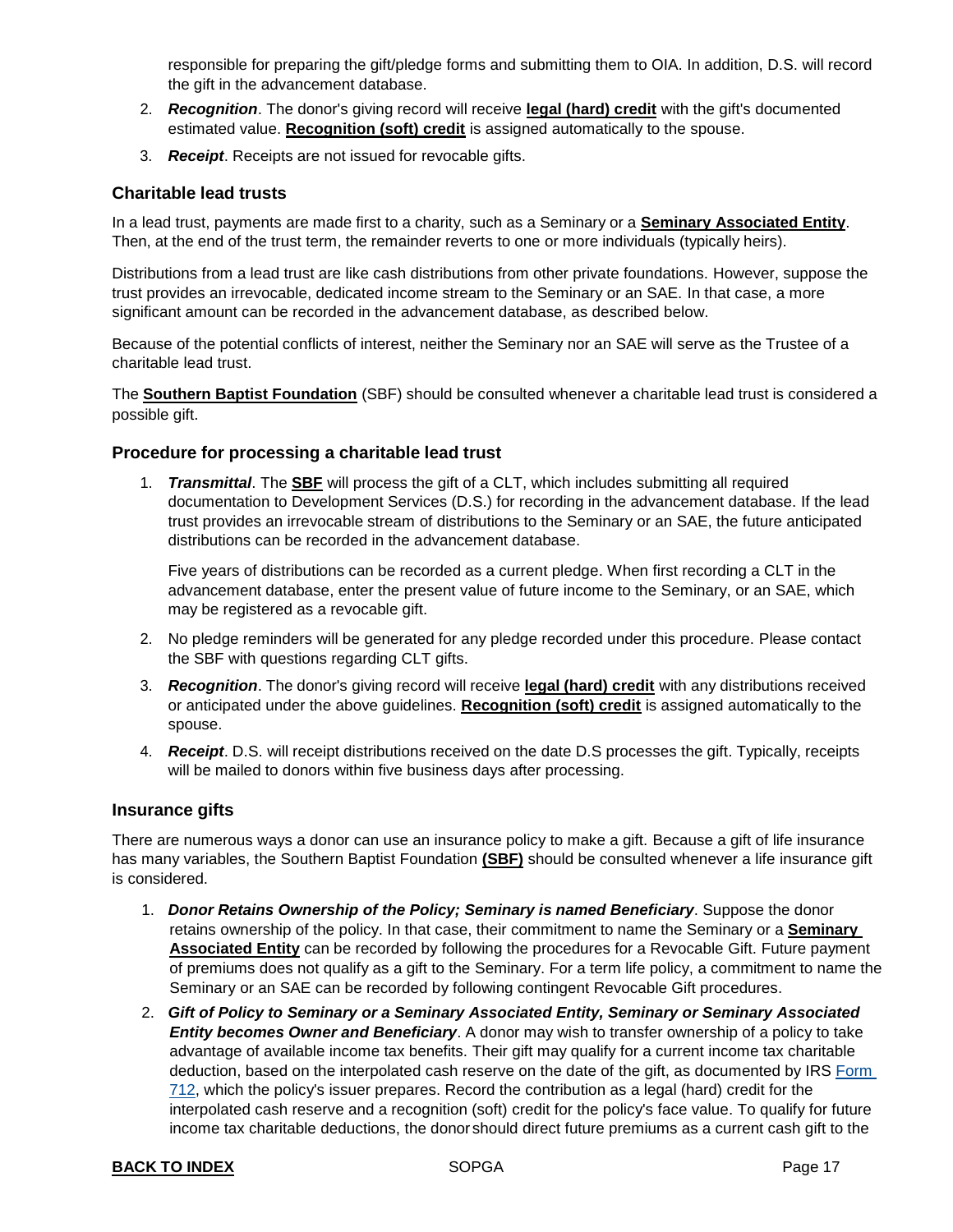Seminary or SAE. D.S. will record payments for each future premium as a cash gift. The Seminary or SAE will pay premiums to the insurer directly.

3. *Purchase of New Policy in the name of the Seminary or a Seminary Associated Entity, Seminary or Seminary Associated Entity becomes Owner and Beneficiary*. Other donors may wish to establish a new policy. Purchase the insurance policy in the name of the Seminary or an SAE, payment of the initial required premium should be a current cash gift to the Seminary, and the Seminary will provide payments to the insurer to purchase the policy. Typically, a check must be attached to the policy's application. The gift will be recorded as legal (hard) credit for the cash payment for the initial premium and a recognition (soft) credit for the policy's face value. Record future premium payments as a cash gift. The Seminary or SAE will pay premiums to the insurer directly.

Any gift involving a gift of life insurance should be referred to the [Southern Baptist Foundation](https://www.sbfdn.org/) (SBF), evaluating its suitability as a gift with the development officer and the donor. Not all policies are designated to accomplish the donor's or the Seminary's objectives. Therefore, term policies are not accepted.

The SBF will then work with the donor, the appropriate officers at the Seminary or Seminary AffiliatedEntity, and the insurance company to complete the transfer.

If unpaid premiums remain, the donor will make gifts at least equal to such future premiums. Such gifts will typically be cash or publicly traded securities and will be processed in the same manner described above for such assets.

### **Procedure for processing insurance gifts**

1. *Transmittal*. Forward documentation for all insurance gifts to the Southern Baptist Foundation (SBF) for processing, reviewing the documents, and providing guidance to the OIA. Development Services will record the data in the advancement database. In addition, policies involving the transfer of ownership will include documentation transfer of the policy's ownership and its value at the transfer date (**[IRS Form 712](https://www.irs.gov/forms-pubs/about-form-712)**).

For gifts of insurance premiums, process such donations using the procedures for the asset funding the premium gift (cash or publicly traded securities). Gifts that involve no change in ownership will be processed as Revocable Gifts.

2. *IRS form*. Internal Revenue (IRS) **[Form 8283](https://www.irs.gov/forms-pubs/about-form-8283)** may be required for the donor to substantiate a charitable deduction for any noncash gift on their income tax return. The preparation of Form 8283 is the donor's responsibility or their tax advisor. Please forward the completed Form 8283 (both pages), bearing the appraiser's original signature, plus acopy of the appraisal or other substantiating documentation to the OIA. OIA will coordinate signatures from the appropriate Officer of the Seminary.

The gift officer can consult to confirm if IRS Form 1099-LS needs to be filed.

- 3. *Recognition*. The donor's giving record will receive **[legal \(hard\) credit](#page-21-3)** with the policy's value per Form 712, typically the interpolated cash reserve as of the date of the gift (e.g., when a transfer of ownership has occurred). In addition, the donor will be given legal (hard) credit for the value of any premium gifts made directly to the Seminary or SAE as of the date they are received. The policy face value will also be recorded as recognition (soft) credit to the donor. Follow this process even when ownership is transferred to ensure the advancement database reflects the full scope of the donor's insurance gift. **[Recognition \(soft\)](#page-21-4) [credit](#page-21-4)** is given automatically to the spouse.
- 4. *Receipt*. D.S. will receipt distributions received on the date D.S processes the gift. Typically, receipts will be mailed to donors within two business days after processing.

#### **Procedure for processing IRA gifts**

1. *Transmittal*. D.S. will process an IRA gift with assistance from the Southern Baptist Foundation **[SBF.](https://www.sbfdn.org/)** All required documentation is submitted to Development Services (D.S.) for recording in the advancement database. An *Individual Retirement Account (IRA) Qualified Charitable Distribution ("IRA rollover")* is initiated by the donor through their IRA plan administrator to the Seminary or SAE.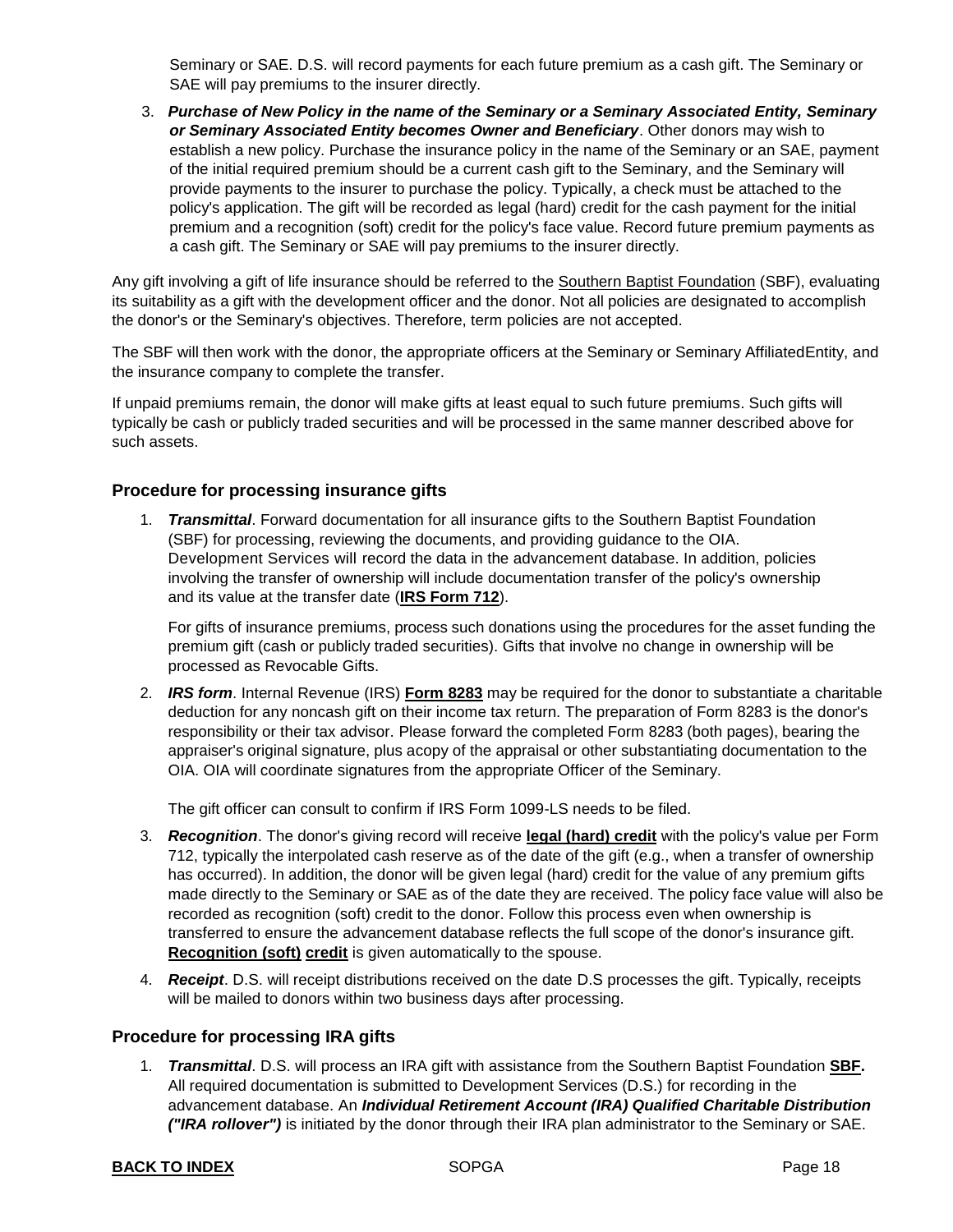Please contact the SBF with questions regarding IRA gifts.

- a. **A Decedent IRA** is an inherited IRA. These are special IRAs whereby the original owner of the IRA has passed away. The IRA money has been transferred (inherited) to the beneficiary in the form of the decedent IRA. The withdrawal rules for an inherited IRA are different from those that apply to an original owner. Contact th[e SBF](https://www.sbfdn.org/) for more details.
- 2. *Recognition*. The donor's giving record will receive **legal [\(hard\)](#page-21-3) credit** with any distribution received or anticipated under the above guidelines. **[Recognition \(soft\) credit](#page-21-4)** is assigned automatically to the spouse.
- 3. *Receipt*. OIA will acknowledge distributions received on the date processed by D.S. IRA charitable rollover gifts do not qualify for a charitable deduction; instead, an IRA QCD acknowledgment letter is generated, but no gift receipt will be issued. Typically, receipts will be mailed to donors within two business days after processing.

# <span id="page-18-0"></span>**Noncash Charitable Contributions**

Gifts to the Seminary identified as a Noncash Charitable donation are subject to review by the gift officer to determine the potential for the furtherance of Seminary programs before their acceptance. A donor may deduct more than \$500 for a gift of personal property only if the donor files a Form 8283 with the tax return on which the donor claims the contribution deduction. If the donor claims more than \$5000, the donor must include the summary of an independent appraisal report setting forth the estimate of value. The charity must acknowledge the gift but needs to sign IRS Form 8283 only if the deduction claimed is more than \$5000. The charity should not be the party that values the gift.

Gifts of personal property can be deducted at an appreciated, fair market value only if they have been held for more than a year and will be used by the charity in its charitable program. Otherwise, they are generally deductible only at the lower fair market value or tax basis. Because the property may be disposed of and not used within the charitable program, the IRS requires the charity to file a Form 8282 and give a copy to the donor if personal property reported on the Form 8283 at more than \$5000 value is disposed of within three years of the date of receipt (unless consumed within the program or substantially repaired or improved).

# **Gift + other income (quid pro quo)**

Quid pro quo **[gifts](#page-21-2)** occur when the donor is provided something in exchange for the donation, such as tickets for dinner, a concert, or another event. The development officer is responsible for supplying Development Services with the fair market value associated with attending the event as a miscellaneous gift. It is the responsibility of the office sponsoring the event to retain the records proving the value of the ticket, dinner, or other tangible benefits for Internal Revenue Services (IRS) purposes. Failure to keep the information could result in fines and potential loss of tax-exempt status.

# <span id="page-18-1"></span>**Miscellaneous gifts**

Other types of **[gifts](#page-21-2)** that may require special receipts and review before accepting the donation include inventory, artistic property created by the donor or the donor's spouse or received as a lifetime gift from the artist, real property subject to depreciation recapture, and Section 306 stock. Contact the Office for Institutional Advancement (OIA) before accepting any of these types of gifts. (OIA may contact the SBF for consultation.)

# <span id="page-18-2"></span>**SUPPLEMENTAL INFORMATION AND EXCEPTIONS**

#### <span id="page-18-3"></span>**Gifts that warrant further review and approval**

Exceptions to this policy or gifts needing further review will be considered case-by-case basis by the Vice President for Institutional Advancement, who will decide to accept, reject, or escalate the gift discussion in consultation with the Seminary and foundation leaders appropriate. Gifts that may require further review: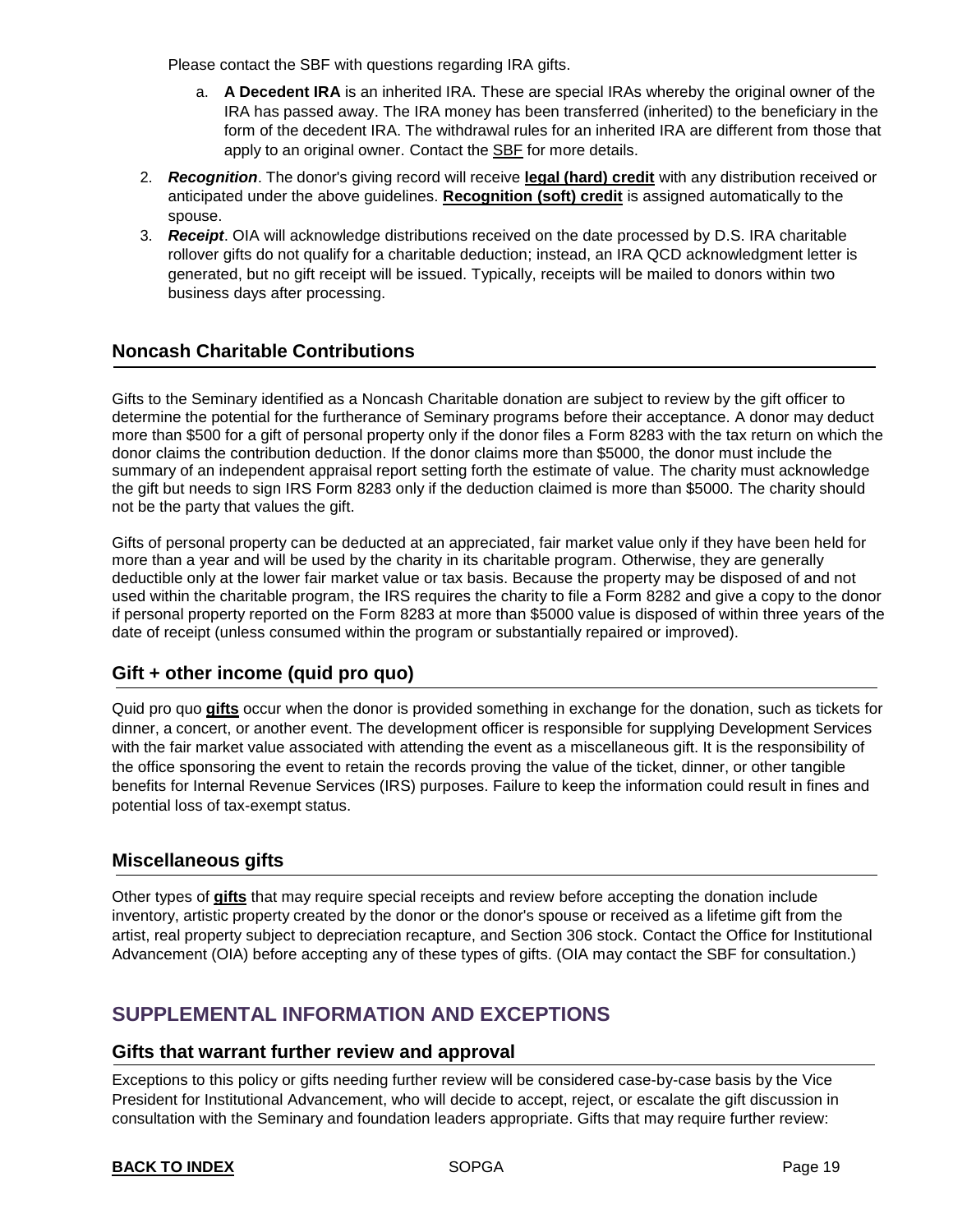- <span id="page-19-1"></span>**[Gifts](#page-21-2)** of personal property if they are not to be used by the Seminary
- Gifts of real or personal property that are subject to donor restrictions regarding the disposal of such property
- Any bargain sale of property where a gift element is associated with the acquisition of property by the Seminary or **Seminary [Associated](#page-21-0) Entity** (SAE) below its fair market value
- Cash gifts with significant donor restrictions
- Gifts of unusual items or gifts of questionable value
- Gifts that require additional expenditures by the Seminary or an SAE
- Gifts that may conflict with *Coordination of Fundraising Activities and Acceptance of Private Donations (Gifts)*

Development officers should contact the Office for Institutional Advancement (OIA) for assistance with gifts in this category. These gifts will require prior approval by theVice President for Institutional Advancement and consultation from the Southern Baptist Foundation (SBF).

# <span id="page-19-0"></span>**Seminary Executive Cabinet**

At the direction of the Vice President of Institutional Advancement, the Seminary Executive Cabinet may be convened to review and provide recommendations on the acceptance or the returning of a gift to the Seminary or a **Seminary [Associated Entity](#page-21-0)**.

The Vice President for Institutional Advancement will preside over these discussions and retains the right to select their designee when necessary. Members should include:

- President
- Provost
- Vice President for Business Administration

At the discretion of the President or the Vice President of Institutional Advancement, when appropriate, other members may include:

- Vice President of Institutional Effectiveness
- Associate V.P. of Institutional Strategy
- Associate V.P. of Information Technology
- Dean of Graduate Studies
- Dean of Leavell College

The V.P. for Institutional Advancement retains the right to request other employees to participate in the review and recommendation process as they see fit.

Most commonly, these staff members will consist of the Associate VP of Business and Finance, Director of Development, Director of Development Services, General Counsel, and the development officer working with the donor.

# **Refunding of gifts**

Rarely, the Seminary or a **Seminary [Associated Entity](#page-21-0)** (SAE) may feel it necessary to refund a **[gift](#page-21-2)**, either because it is in the best interest of the Seminary or SAE to do so or because conditions agreed to in accepting the gift cannot or will not be met. All refund requests must be sent to the Vice President for Institutional Advancement for approval before committing to process the refund to the donor.

If approved, requests must be sent to the Office for Institutional Advancement by the President of the Seminary or Treasurer of an SAE as a gift reversal. OIA will forward the request to Business Office and Development Services. D.S. will adjust the donor's giving record for the refund. For example, if the donor has filed a tax return claiming a charitable deduction for the gift, they will need to contact their tax advisor to determine if they need to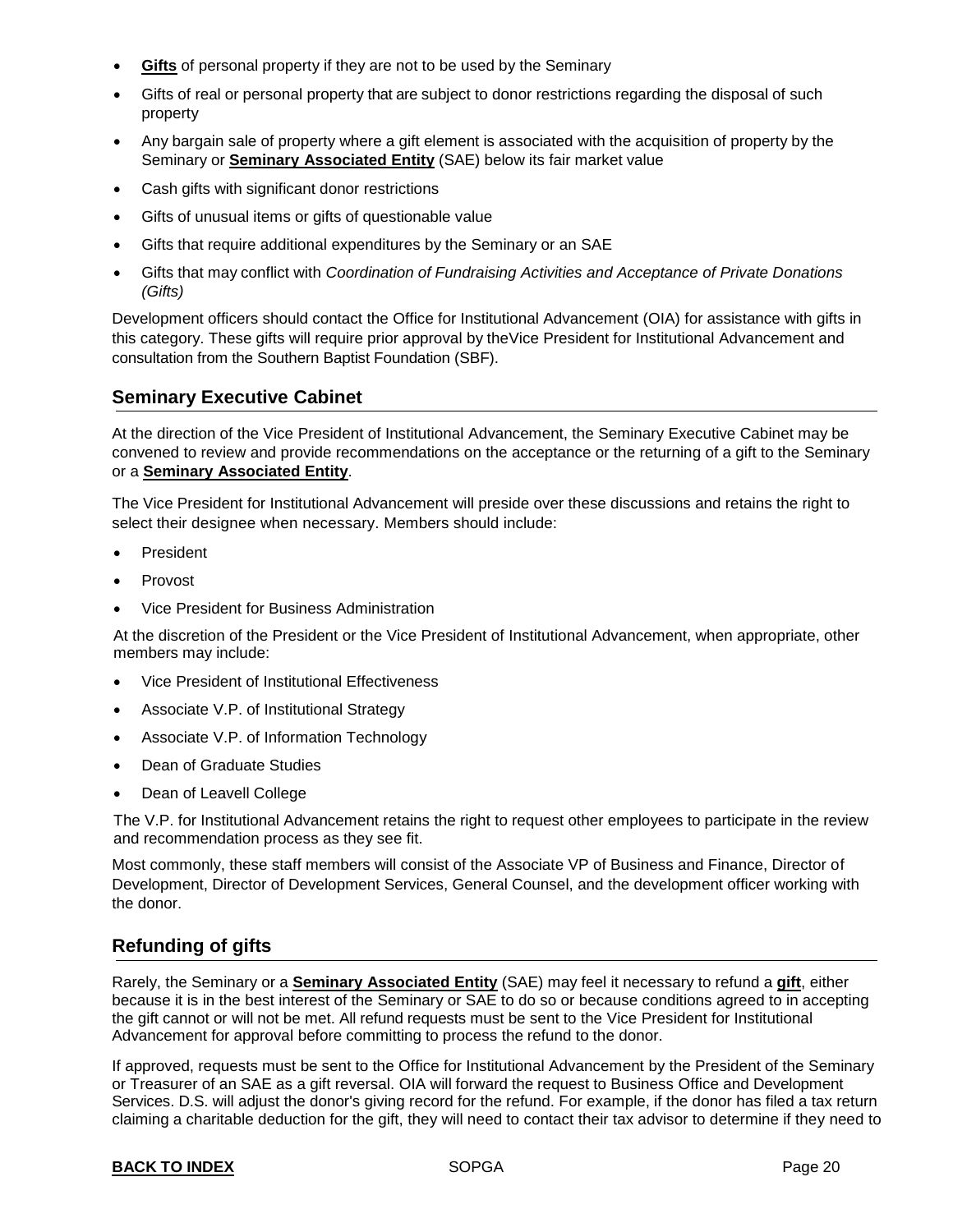amend their tax return. In addition, the Seminary may be required to issue IRS Form 1099 to the donor for the refund.

Refund requests for non-charitable event registration fees require the Director of Development Services or Vice President for institutional Advancement approval. Event Fee refund requests must be received before the date of the event. Permanent Endowed Funds are not eligible for a refund as they are irrevocable.

### <span id="page-20-3"></span>**Discounts on materials and services**

Corporations or individuals may offer significant discounts on materials and services to the Seminary or one of the **Seminary [Associated](#page-21-0) Entities**. These discounts are commonly referred to as bargain sales. No gift receipt will be issued, as this is not considered a gift under Internal Revenue Services (IRS) guidelines. The donor's giving record will not be credited. The unit receiving the discount on materials or services may, at its discretion, send a letter of acknowledgment to the donor.

For recording purposes, the valuation of a "bargain sale" gift should be the difference between the discounted amount and the retail/educational value/appraised amount—process bargain sales as a gift-in-kind. The unit receiving the discount on materials or services may, at its discretion, send a letter of acknowledgment to the donor. The receipt will indicate details of the bargain sale with unique wording to indicate sale ("Thank you for your bargain sale of Gift-in-Kind (GIK) description") for those donations qualifying as bargain sales; see additional details in **IRS [Publication](https://www.irs.gov/forms-pubs/about-publication-526) 526**.

# <span id="page-20-1"></span>**Gifts from Seminary faculty and staff**

Gifts from faculty and staff of New Orleans Baptist Theological Seminary or Leavell College must meet the following three criteria for tax-deductible consideration:

- 1. Charitable intent should be the primary reason for making the contribution
- 2. The contribution must be credited to a fund, not under the sole control of or does not financially benefit the donating faculty or staff member personally
- 3. The faculty or staff donor should not receive or expect to receive future remuneration from the fund to which their gift was credited

Examples of deductible gifts include:

- Signing an honorarium check over to the department, at which point that faculty member does not have control over the receiving fund (this is taxable income to the faculty member as well)
- Making a stock donation to fund a life income gift to benefit a Seminary-wide scholarship endowment ultimately
- Donating equipment or materials for use by the department

# <span id="page-20-2"></span>**Exception from Gift Assessment Fee**

<span id="page-20-0"></span>The Vice President must approve any exception from the Seminary Advancement gift assessment for Institutional Advancement. On rare occasions, a non-profit may restrict the evaluation of a charitable gift. Development Services must receive appropriate documentation from the non-profit, such as by-laws, stating this restriction to honor this request.